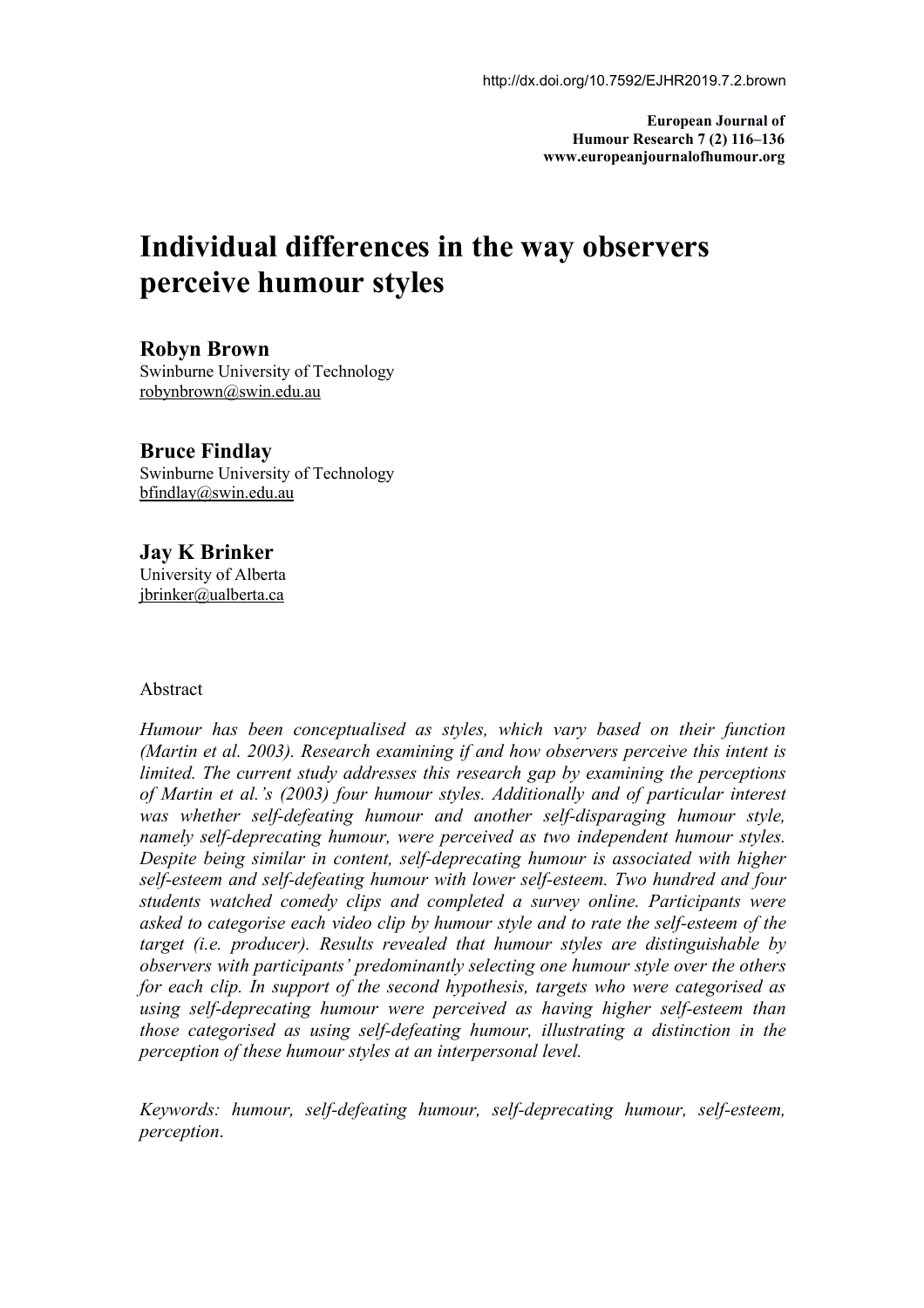## **1. Introducing humour**

Humour is conceptualised as an interpersonal phenomenon that influences social interactions (Martin 2007). Having a *sense of humour* is important in establishing and maintaining social networks and is a means of signalling one's position within a social group (Zeigler-Hill et al. 2013). While humour is often touted as universally adaptive, Martin et al. (2003) proposed that humour consists of both adaptive and maladaptive styles. Research has investigated humour as *intra*personal, focusing on the person's use of humour and their own characteristics (e.g., self-esteem, personality; Galloway 2010; Saroglou & Scariot2002; Martin et al. 2003; Vernon et al. 2008; Veselka et al. 2010). Given that humour largely occurs within a social context, it is surprising there is only limited research examining humour *inter*personally. There is research examining the appreciation of humour, however there is very little research investigating observers' perceptions of humour styles (Ruch 1998; Martin 2006; Cann & Matson 2014).

#### **1.1. Multidimensional model of humour: Humour styles**

The most popular contemporary model of humour views humour as *styles* based on their function, either adaptive or maladaptive (Martin et al. 2003). The first of the two adaptive styles is affiliative humour, which serves to enhance interpersonal cohesiveness and reduce tensions through the use of funny expressions, joke telling, and impulsive witty banter to amuse others. The second adaptive humour style is self enhancing humour, which is the tendency to hold a humorous outlook on life even when one is unaccompanied, including regular amusement by the incongruities of life, remaining optimistic despite stress or adversity. Aggressive humour, the first maladaptive humour style, is defined as a means of enhancing oneself at the expense of relationships with others, ridiculing, or manipulating others in the form of sarcasm, teasing, mockery, vilification, and the use of offensive (e.g., racist) forms of humour. The second maladaptive humour style, self-defeating humour, is viewed as an attempt to gain the attention and approval of others at one's own expense. It is the over-use of self-disparaging humour to amuse others to ingratiate oneself as well as laughing along with others when being mocked or denigrated. It may be used as a form of defensive denial to hide one's inherent negative feelings or avoid dealing adaptively with personal or interpersonal difficulties (Martin et al. 2003; McCosker & Moran 2012).

Another perspective of self-disparaging humour has been proposed, called self *deprecating* humour (Rawlings & Findlay 2013). This form of humour involves making light of one's mistakes and faults in a self-accepting manner while not taking oneself too seriously. Rawlings  $\&$  Findlay (2013) examined whether this form of joking about oneself and one's limitations is conceptually distinct from Martin's self *defeating* humour. In examining the construct of self-*deprecating* humour, they revealed that self-*deprecating* humour was positively associated with self-esteem, extraversion, and psychological wellbeing (Rawlings & Findlay 2013) and was therefore determined to be independent of self-*defeating* humour, which is negatively related to these individual variables (Martin et al. 2003).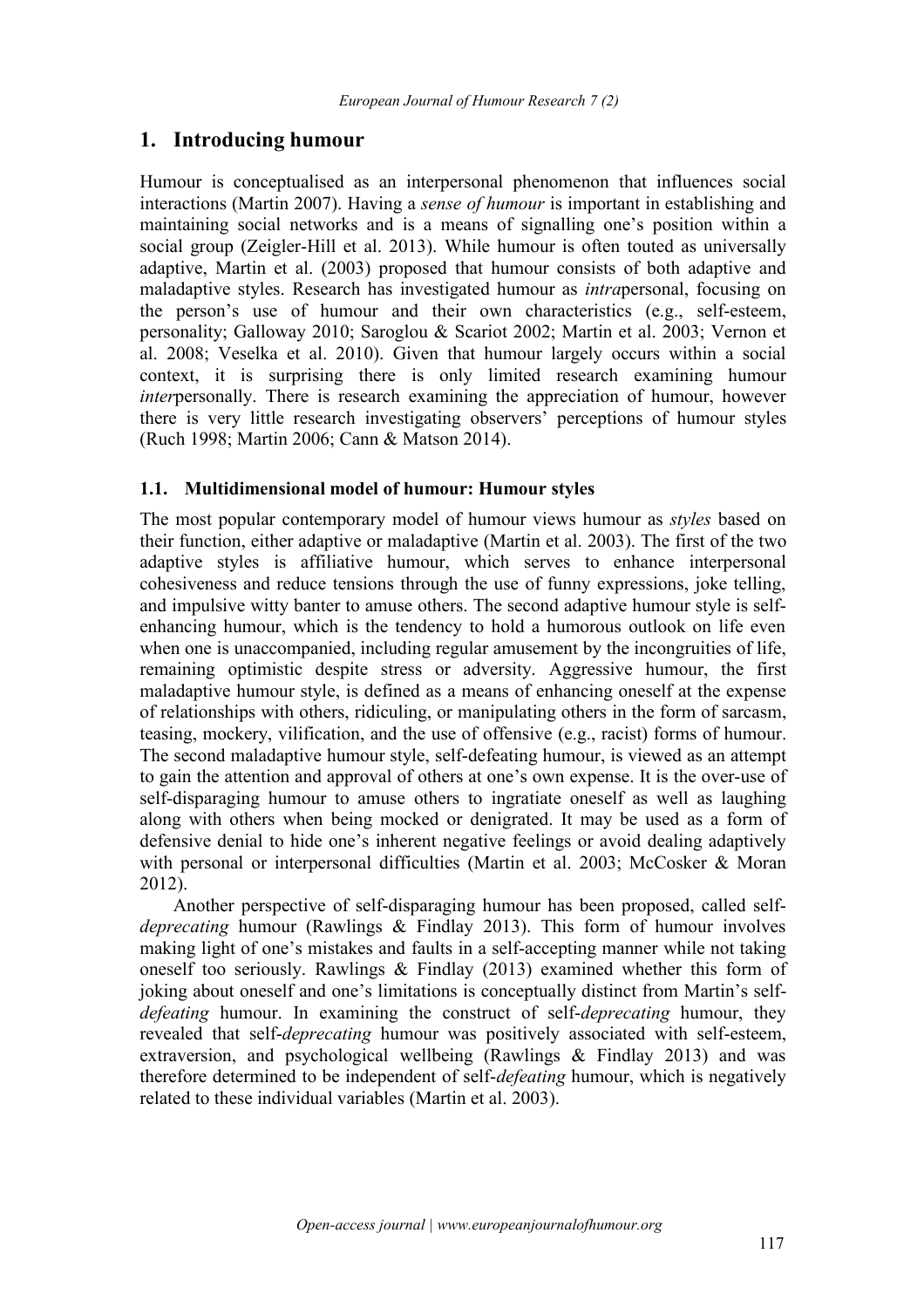#### **1.2. Relationship between humour styles and intrapersonal variables**

Martin et al. (2003) suggested that individuals use humour in ways that reflect their wider personality traits and mental health and there is an sizable body of research demonstrating a fairly consistent pattern of relationships between the four humour styles, personality traits, and wellbeing variables (e.g., Galloway 2010; Martin et al. 2003; Saroglou & Scariot 2002; Vernon et al. 2008; Veselka et al. 2010). Selfreported use of affiliative humour correlated positively with extraversion and openness to experience (Martin et al. 2003) and agreeableness (Saraglou & Scariot 2002). Given that affiliative humour is used to build and maintain social networks, it might be viewed as a vehicle to achieve the social goals of those higher on extraversion. For example, it has also been established that those higher on extraversion are more socially adept (Funder 2000) and therefore are more likely to engage in adaptive humour styles that help in achieving pro-social goals. Much like extraversion, affiliative humour is positively correlated with self-esteem, positive affect, optimism and social support (Martin et al. 2003; Kazarian & Martin 2006; Dozois et al. 2009).

Self-enhancing humour is positively correlated with extraversion, agreeableness and openness to experience, and is negatively correlated with neuroticism (Schermer & Mackie 2008). Openness to experience is associated with having a good imagination and being more attentive to one's inner feelings, allowing one to be more able to laugh at the eccentricities of life – a key function of self-enhancing humour (Martin et al. 2003). This form of humour involves the ability to laugh at one's circumstances and as such is useful in coping with stress. The use of humour as a coping mechanism might reduce the experience of depression and negative affect explaining the negative relationship between self-enhancing humour and these variables (Frewen et al. 2008). In addition, people scoring higher on neuroticism are more likely to worry excessively and might not engage in useful coping tools such self-enhancing humour explaining the negative relationship between this humour style and neuroticism (Martin et al. 2003; Kazarian & Martin 2006; Dozois et al. 2009).

The self-reported use of aggressive humour is positively associated with measures of neuroticism, hostility, aggression, and negatively correlated with agreeableness, conscientiousness, and relationship satisfaction (Martin et al. 2003; Dozois et al. 2009; Galloway 2010). Individuals who score lower on agreeableness are considered less co-operative and are less concerned with maintaining social harmony (Costa & McCrae 1992), reducing their hesitancy to use humour that would hurt or demean others (Martin et al. 2003). Aggressive humour has also shown to be positively correlated with neuroticism, indicating that those who use aggressive humour are also likely to be lower on emotional stability.

Self-*defeating* humour is positively related to neuroticism and negatively correlated with conscientiousness (Saroglou & Scariot 2002; Martin et al. 2003; Vernon et al. 2008; Veselka et al. 2010). It is possible that people who experience emotional instability, and greater negative emotions, might have more negative perceptions of oneself and see demeaning themselves as fitting (Mendiburo-Seguel et al. 2015). Conversely, those who make fun of themselves and accept others making fun of them could experience more negative emotions in response to that. The facets associated with low scores on conscientiousness, such as higher levels of impulsiveness and lower levels of forethought may contribute to the use of self *defeating* humour in social situations. Greater self-reported use of self-*defeating* humour is positively related to measures of psychological distress and dysfunction,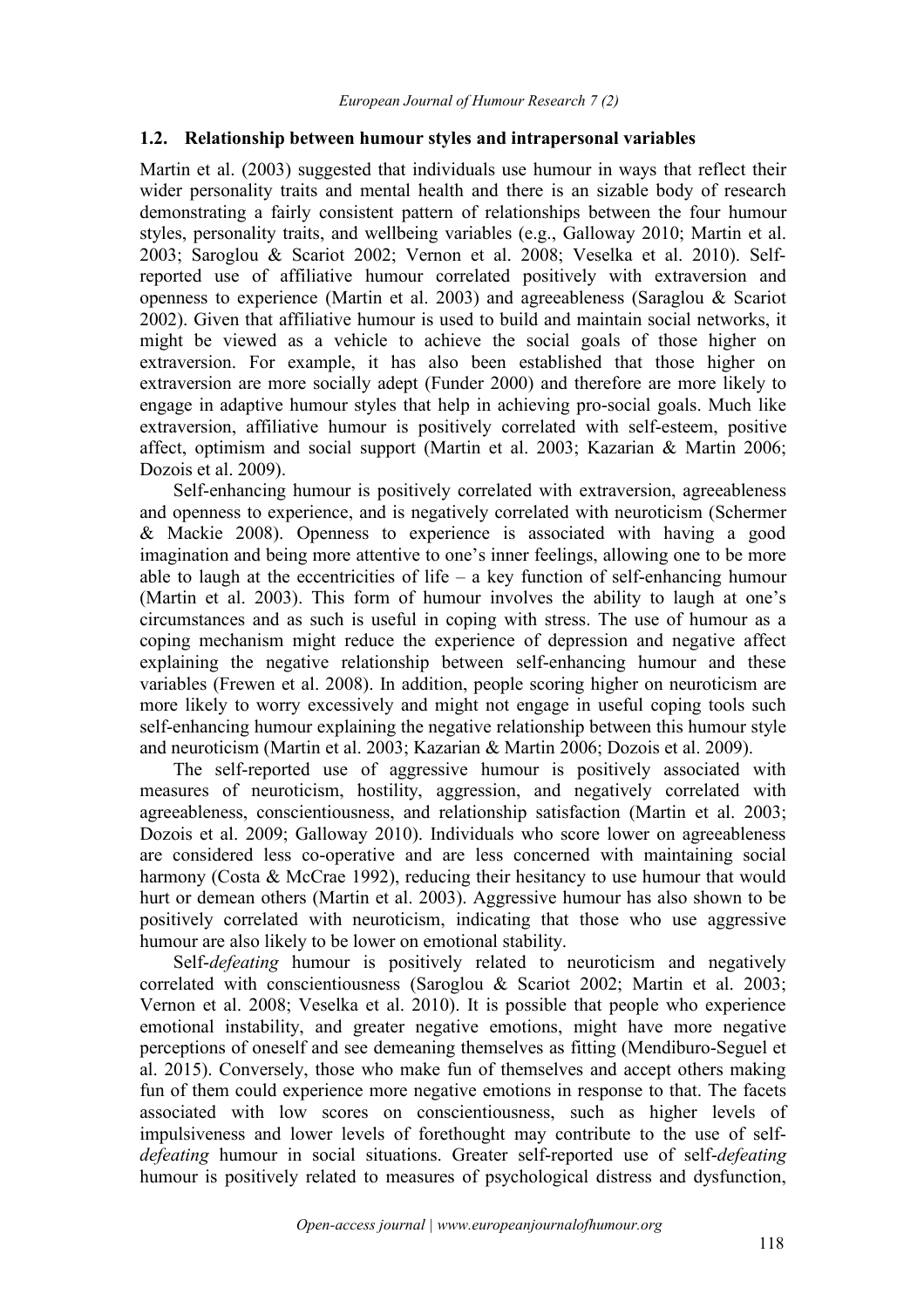including depression, anxiety, hostility, and psychiatric symptoms, and negatively related to self-esteem, psychological well-being, social support, and relationship satisfaction (Frewen et al. 2008; McCosker & Moran 2012).

Rawlings & Findlay (2013) predicted that self-*defeating* humour would differ from self-*deprecating* humour based on their hypothesised conceptual differences. Because self-*defeating* humour is associated negatively with self-esteem and well being, it was hypothesised that individuals using this humour style believe the jokes they make about themselves and more importantly take the jabs and barbs to heart. Conversely, those using self-*deprecating* humour might not believe what they are saying about themselves and, even if there is truth behind the joke, the person is not hurt by the knowledge of their flaws. As such, it was predicted that self-*deprecating* humour would correlate positively with self-esteem and psychological wellbeing. A factor analysis showed that the items measuring self-*deprecating* humour were independent of Martin et al.'s (2003) four humour styles (Rawlings & Findlay 2013). Predictions were supported and self-*deprecating* humour was positively associated with extraversion, higher levels of self-esteem, higher emotional self-efficacy, and greater psychological wellbeing. It is possible that those who utilise self-*deprecating* humour are more comfortable with their faults and are able to make light of them. Rawlings & Findlay's (2013) research suggests that despite these jokes having the same content (i.e. a target making a joke about themselves), the targets differ on an *intra*personal level with those using self-*deprecating* humour being more extraverted and psychologically healthy than those using self-*defeating* humour.

#### **1.3. An interpersonal approach tohumour styles**

Zeigler-Hill et al. (2013) argued that humour styles operate as a signal, communicating information about the target to their social environment. They conducted two studies to explore this. The first study recruited a number of participants (i.e. targets) who completed measures of their self-esteem, humour styles, and personality features. The researchers then recruited friends and family members of the targets and asked them to rate the target's humour style, their perceived self esteem level, and perceived personality features. They found that the observers' ratings matched the target's ratings of their own humour styles. They also found both perceived and self-report humour styles were associated with the perceptions of the targets on other dimensions (e.g., self-report self-defeating humour was negatively correlated with perceived self-esteem). Their second study made use of written descriptions of a target to examine the romantic desirability of these targets based on their humour style. They revealed that those who were perceived as using benign humour styles (e.g., affiliative humour) were perceived as possessing attractive qualities (e.g., warmth-trustworthiness) and as such were viewed as being more desirable romantic partners. Consistent with these findings, Cann & Matson (2014) found that observing humour helps in making social evaluations where the person using a particular humour style may be expected to possess other characteristics commonly associated with that humour style. For example, people seen to be using affiliative humour may be perceived to be more sociable.

### *1.3.1. Perceiving self-disparaging humour*

Of particular interest for the current project is whether self-defeating and self deprecating humour styles would be perceived as being different given that they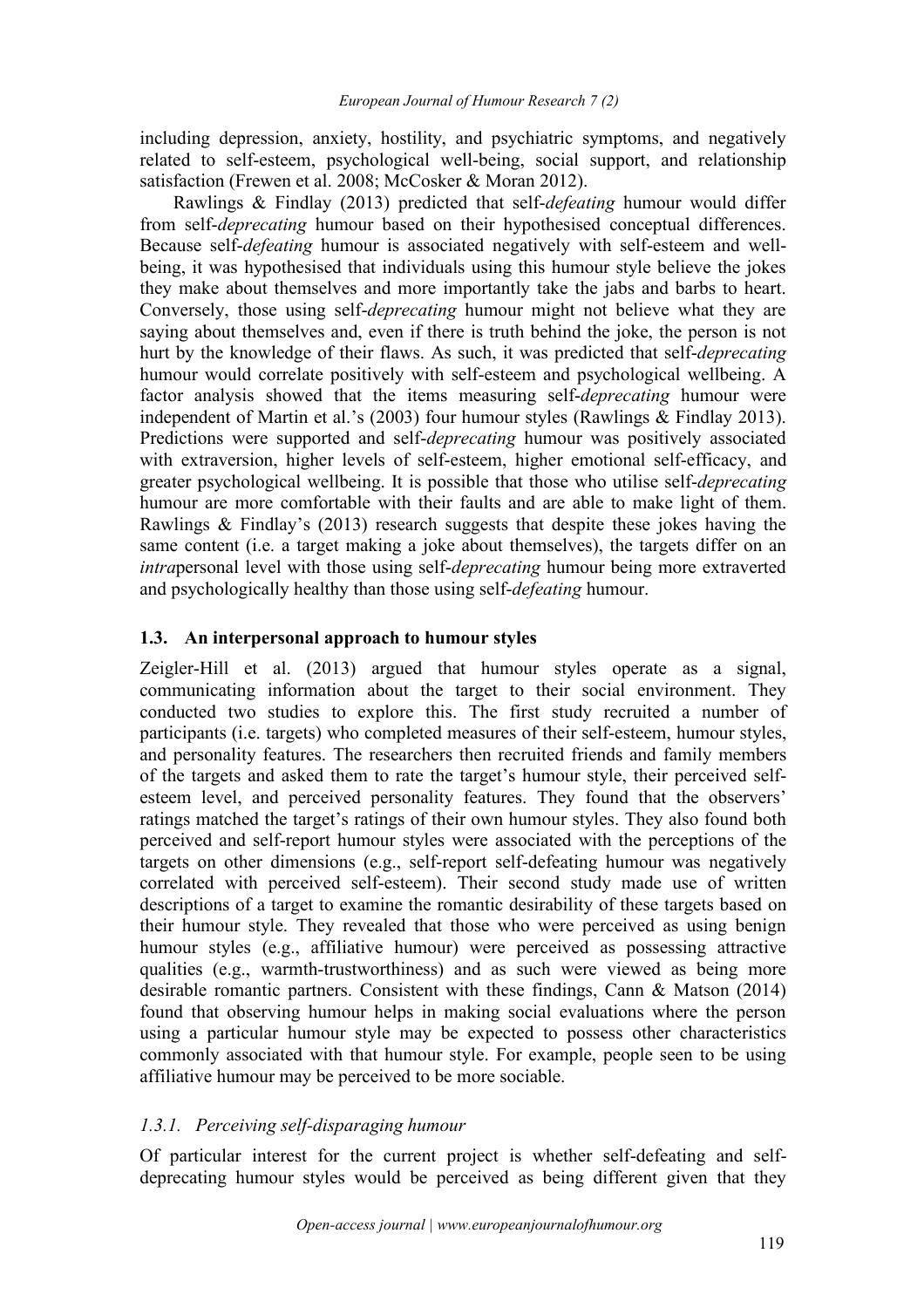would manifest in the same way (i.e. a target making a joke about themselves). Is it possible for an observer to discern if a target is using self-defeating humour or self deprecating humour? If they are able to differentiate, is this related to their perception of the target's self-esteem. Ziegler-Hill et al. (2013) examined the perception of self esteem, asking perceivers to rate a known target's self-esteem and they found observer ratings were reasonably close to the target's rating of themselves. Given the different relationship between self-esteem and the two self-disparaging humour styles, the current study will investigate if an observer can differentiate between self deprecating and self-defeating humour and if their categorisation is related to their perception of the target's self-esteem. Taking this into account, we hypothesised that participants would differentially categorise humour videos into self-*deprecating* and self-*defeating* and this categorisation would relate to their ratings of the target's self esteem. In other words, those targets rated as having a higher self-esteem, would more likely be categorised as using self-*deprecating* humour and those rated as having a lower self-esteem would be categorised as using self*-defeating* humour.

#### *1.3.2. Intrapersonal variables as contributing factors in perception*

There is limited literature available on perceiving humour, but given humour's relationship to personality, an examination of the literature on the perception of personality may provide guidance for this research. Funder's (1995: 656) Realistic Accuracy Model (RAM) claims that accuracy in judging traits in others is dependent on the "availability, detection, and utilisation of relevant behavioural cues". The use of humour may act as a behavioural cue that others can detect and use to make judgements about the target's personality. As shown in Ziegler-Hill et al.'s (2013) and Cann & Matson's (2014) research, humour styles did signal a target's personality traits and self-esteem. Whilst RAM focuses on the accuracy of one's judgement of another's traits, assumed similarity, the extent to which an observer applies their perception of themselves to the target, might explain the process of humour perception more clearly. This self-based heuristic posits that observer's project their own characteristics onto others, especially in the absence of information, to assess a target (Ready et al. 2000). Research has found evidence of assumed similarity in the ratings of many traits and supports the suggestion that assumed similarity is a strategy to make judgments when we do not have sufficient information about a target's personality (Watson et al. 2000). If individuals use information about their own personality when asked to judge the personality of others, it is possible that when asked to rate the humour use in others, people would again project information about their own humour use.

Therefore, it is possible that an individual's characteristics are not only related to their own use of humour, but also their perception of humour as an observer. There are a number of explanations to illustrate this. Individuals who are higher on extraversion might be more likely to utilise adaptive humour styles, and therefore more likely to perceive this style.Another explanation might be that individuals higher on extraversion have higher self-esteem, and therefore are less offended by aggressive humour and ultimately less likely to see it as aggressive. Similarly, those who have higher levels of neuroticism may be more likely to use maladaptive humour styles, particularly self-*defeating* humour (Martin et al. 2003) and hence might perceive any self-disparaging joke as being self-*defeating*. The opposite might occur with individuals who have a higher self-esteem, who may perceive self-disparaging humour as self-*deprecating.* Despite our growing understanding of the use of different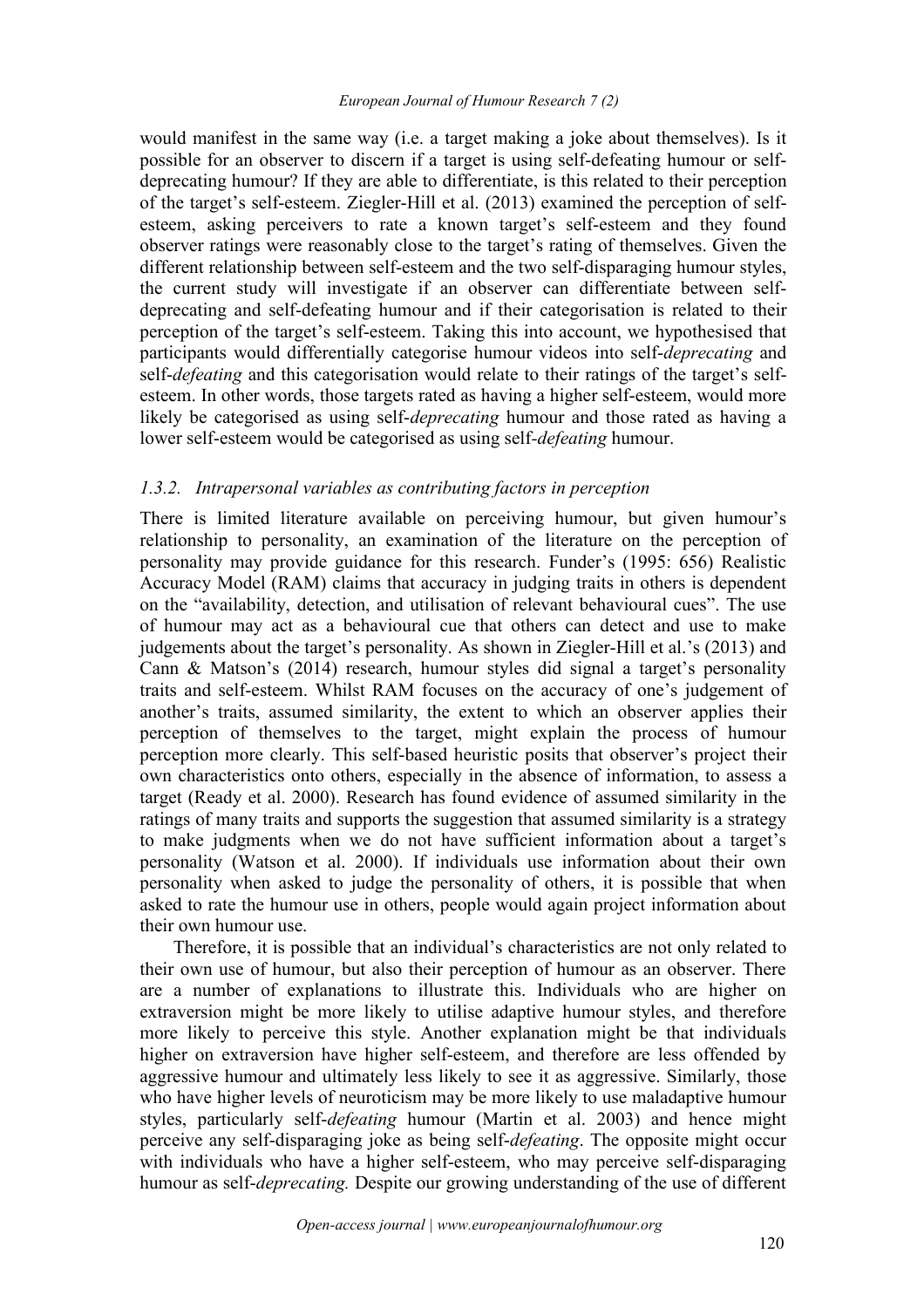humour styles, little is known about the perception of it or what observer variables are related to that perception.

### **1.4. Research questions and aims**

Humour forms part of our social repertoire and as such understanding it as a communication tool (Lunch 2002) is essential. This study adds to the body of research examining humour as an interpersonal signal (Ziegler-Hill et al. 2013) with the inclusion of self-deprecating humour. The authors also aimed to examine whether self-deprecating humour would be perceived as a distinct style when compared with self-defeating humour given that they would present in the same way. Therefore, this study provides a unique opportunity to examine subtle nuances in humour use. The current study examined whether observers are able to perceive the different humour styles, including self-deprecating humour. In particular, whether observers are able to discern the subtle differences between self-*defeating* and self-*deprecating* humour, presenting a unique opportunity to explore the perception of humour styles. This paper also investigated whether observer characteristics (e.g., self-esteem, wellbeing, humour styles, mood, and personality) related to their perception of the humour styles. For example, are positive traits (i.e. observer positive affect, extraversion, and higher self-esteem and wellbeing) positively related to the perception of self-deprecating humour?

# **2. Method**

## **2.1. Participants**

Students from a third year psychology class were invited to participate as part of their course, and to share the survey with friends and family members. Of the 204 participants, just over 70% were Australian born. There were 152 (75%) women and 52 (25%) men with a mean age range of 18–24. For 72% of the participants, their highest level of education was a partially completed degree, 13% of the participants had completed a degree and 2% of the participants had a postgraduate degree, indicating that over 80% of the sample was university educated.

## **2.2. Measures**

An online survey was used for data collection including demographics (age, sex, nationality, and first language) and a series of questionnaires. Due to the exploratory nature of this study, participants' self-esteem, humour styles, personality, mood, emotional intelligence, and wellbeing were measured and were included as potential predictors of humour perception in this study.

## *2.2.1. Rosenberg's (1965) self-esteem scale*

The Rosenberg Self Esteem scale is a measure of self-worth and consists of10 items. Participants rate their agreement with the items on a four-point scale with responses ranging from 1 (*Strongly Disagree*) to 4 (*Strongly Agree*). An example of an item is "On the whole I am satisfied with myself". Four items representing low self-esteem were reverse scored. Scores range from 10–40 with higher scores representing greater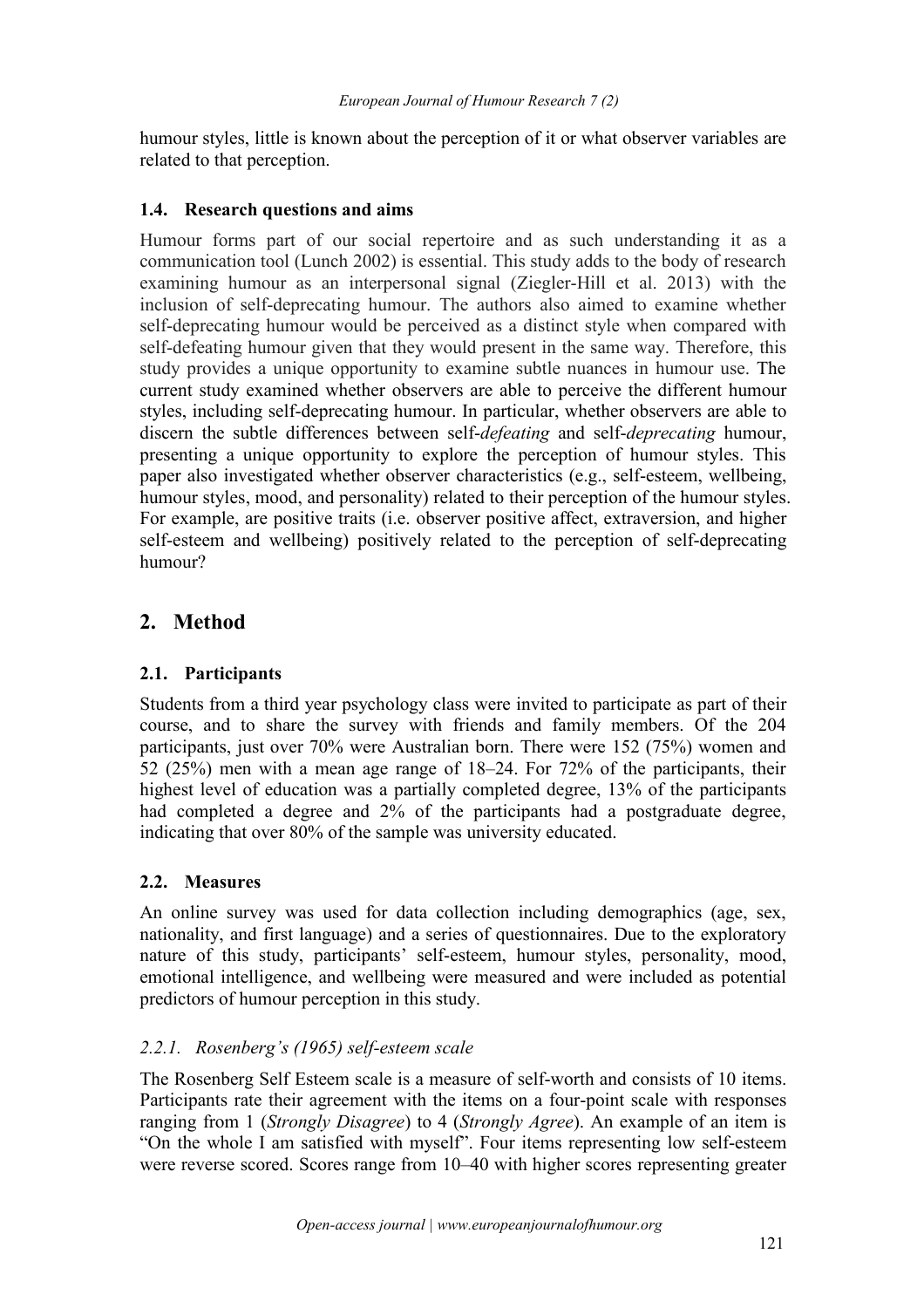self-esteem. The scale has shown good internal consistency (Cronbach's  $\alpha = .77$ ; Rosenberg 1965).

#### *2.2.2. The international personality item pool (IPIP-5-50; Goldberg 1992)*

The International Personality Item Pool-5-50 is a 50-item self-report personality questionnaire designed to measure the domain constructs of the Five Factor Model, as expressed in Costa and McCrae's (1992) revised NEO personality inventory (NEO- PI-R). The five domains are Extraversion (e.g., "Am the life of the party"), Emotional Stability (reversed neuroticism; e.g., "Get stressed out easily"), Openness (e.g., "Have a rich vocabulary"), Agreeableness (e.g., "Make people feel at ease"), and Conscientiousness (e.g., "Am always prepared"). Participants indicate the degree to which each statement accurately describes them on a five-point Likert scale with anchors 0 (*This statement definitely does not describe you*) and 4 (*This statement describes you very well*). The average rating across items on each factor was calculated. All scales have been shown to have good to excellent internal consistency (Extraversion  $\alpha = .88$ , Agreeableness  $\alpha = .79$ , Conscientiousness  $\alpha = .81$ , Emotional Stability  $\alpha = .82$ , and Openness  $\alpha = .82$ ; Donnellan et al. 2006).

### *2.2.3. The positive and negative af ect scale (PANAS; Watson et al. 1988)*

The PANAS was used to measure participants' levels of current affect. This scale is comprised of 60 words describing different feelings and emotions, which fall into two factors; Positive Affect (e.g., "attentive") and Negative Affect (e.g., "irritable"). Participants indicate the degree to which each word accurately describes their experience over the past day using a five-point Likert scale with anchors 0 (*Very Slightly or Not at All*) and 4 (*Extremely*). Both sub-scales showed good to excellent internal consistency (Positive Affect  $\alpha = .90$  and Negative Affect  $\alpha = .87$ ; Watson et al. 1988).

### *2.2.4. Attitudes to life scale (Ryf 1989)*

The Attitudes to Life questionnaire was used to measure participants' psychological wellbeing. This scale measures multiple facets of wellbeing including self-acceptance, positive relations with others, autonomy, environment mastery, purpose in life and personal growth, although the current study used the total score as a measure of general wellbeing. This version of the scale consists of 18 items and is measured on a 6-point Likert scale with anchors of 1 (*Strongly Disagree*) and 6 (*Strongly Agree*). The relevant items were reverse-coded, and final scores for wellbeing were computed by summing all of the items. Whilst Ryff & Keyes (1995) suggested that the 18-item version is comparable to the original 120-item scale, the sub-scales have low to moderate internal consistency ( $\alpha = 0.26 - \alpha = 0.52$ ; Clarke et al. 2001). However, the current study examined wellbeing as a whole and as such the 18-item scale was sufficient revealing excellent internal consistency within the current study ( $\alpha$ =.86).

#### *2.2.5. Humour styles questionnaire (Martin et al. 2003)*

This scale was used to measure the way in which participants use humour themselves (Martin et al. 2003). The scale contains 32 items and produces four sub-scales: Affiliative ("I laugh and joke a lot with my closest friends"), Self-Enhancing (e.g.,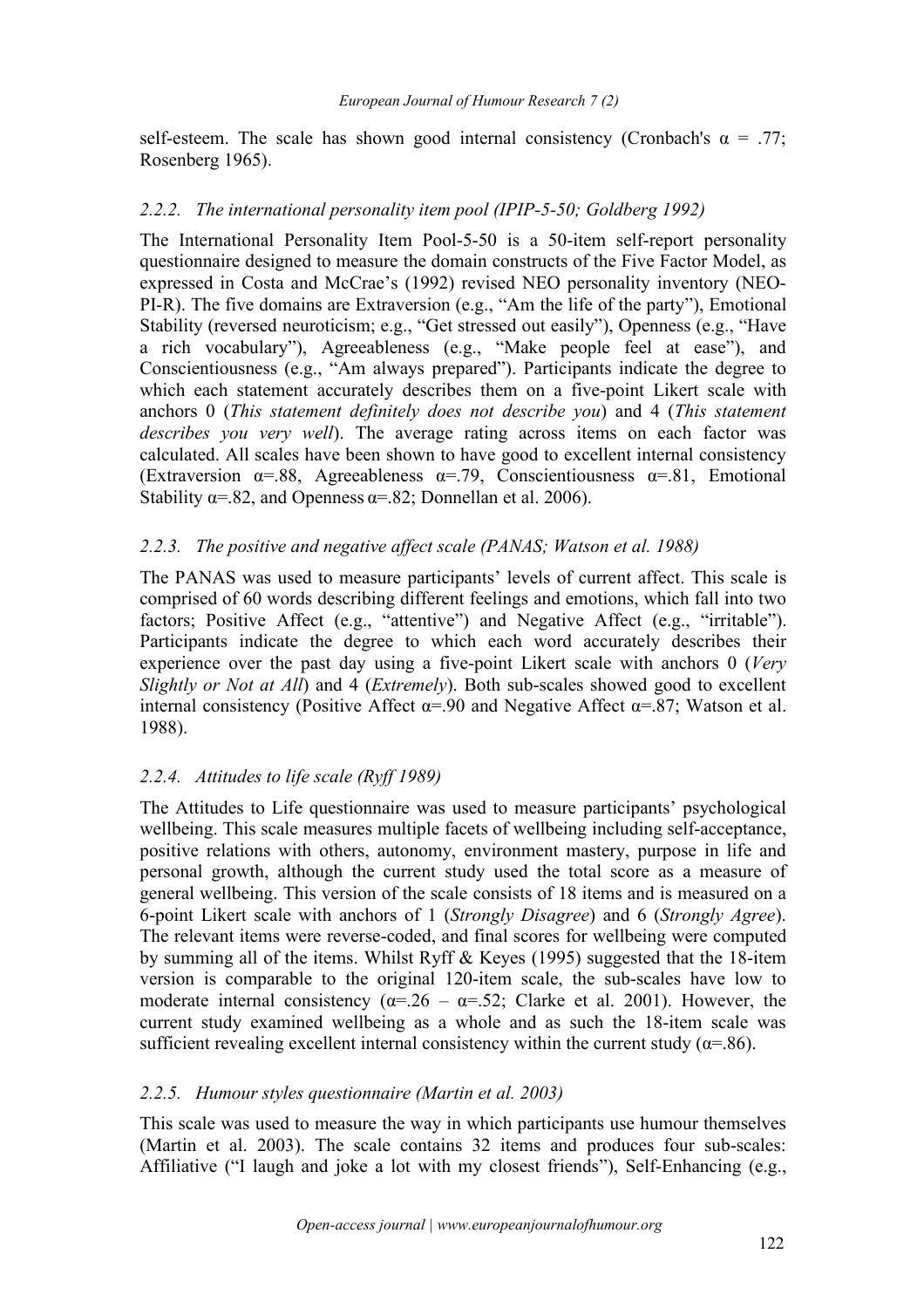"Even when I'm by myself, I'm often amused by the absurdities of life"), Self- Defeating (e.g., "I often go overboard in putting myself down when I am making jokes or trying to be funny"), and Aggressive (e.g., "If I don't like someone, I often use humour or teasing to put them down") humour. Participant responses are on a 7 point Likert scale, with 1 (*Totally Disagree*) and 7 (*Totally Agree*). The subscale scores are computed by summing the relevant items producing possible scores from 8 to 56, with higher scores indicating greater use of that humour style. Each sub-scale showed good reliability (Affiliative  $\alpha$ =.80, Self-Enhancing  $\alpha$ =.81, Aggressive  $\alpha$ =.77, and Self-Defeating  $\alpha$ =.80; Martin et al. 2003).

## *2.2.6. Self-deprecating scale (Rawlings & Findlay 2013)*

This scale was used to measure participants' use of self-deprecating humour and consists of 13-items divided into two sub-factors: Personal Self-Deprecating Humour (e.g, "Laughing at myself helps me not to take myself too seriously") and Social Self- Deprecating Humour (e.g., "People like me when I tell humorous stories about myself"). Participants recorded their responses on a 5-point Likert scale, with 1 (*Strongly Disagree*) to 5 (*Strongly Agree*). The subscales have been shown to have excellent internal reliability (Personal  $\alpha = 87$  and Social  $\alpha = 85$ ; Brown & Findlay 2013).

## *2.2.7. The emotional self-ef icacy scale (Kirk et al. 2008)*

This scale was used to measure participants' confidence to act in an emotionally intelligent way. This scale consists of 32 items, with eight items for each of the four branches (sub-scales) of Emotional Intelligence proposed by Mayer et al. (2004). These are (a) Understand (e.g., "Understand what causes your emotions to change"), (b) Perceive (e.g., "Correctly identify your own positive emotions"), (c) Regulate (e.g., "Change your negative emotion to a positive emotion"), and (d) Facilitate emotions (e.g., "Get into a mood that best suits the occasion"). Participants are required to rate their confidence in their ability to enact each item on a five point Likert scale, from 1 (*Not at all confident*) and 5 (*Very confident*). For the purpose of the current study, two scores were computed. A total emotional self-efficacy score was computed by summing all of the items, with higher scores indicating higher levels of emotional self-efficacy. A second emotion perception score was also computed by summing all of the "perceive branch" items, with higher scores indicating higher levels of emotion perception. Kirk et al. (2008) revealed that the measure of emotional self-efficacy showed excellent internal consistency ( $\alpha$ = 0.96). The sub-scale, "Perceive Emotional Self-Efficacy" revealed good internal consistency  $(\alpha = .80)$  in Dacre Pool & Qualter's (2012) study.

## **2.3. Materials**

## *2.3.1. Humour style video clips*

Fifteen short video clips of internationally known stand-up comedians obtained from an online video publisher (YouTube) were used to illustrate the five humour styles. These videos were chosen based on the theoretical definitions of the humour styles, and the three authors agreed on the selection of these videos as representing each humour style. For example, a video was chosen as an example of aggressive humour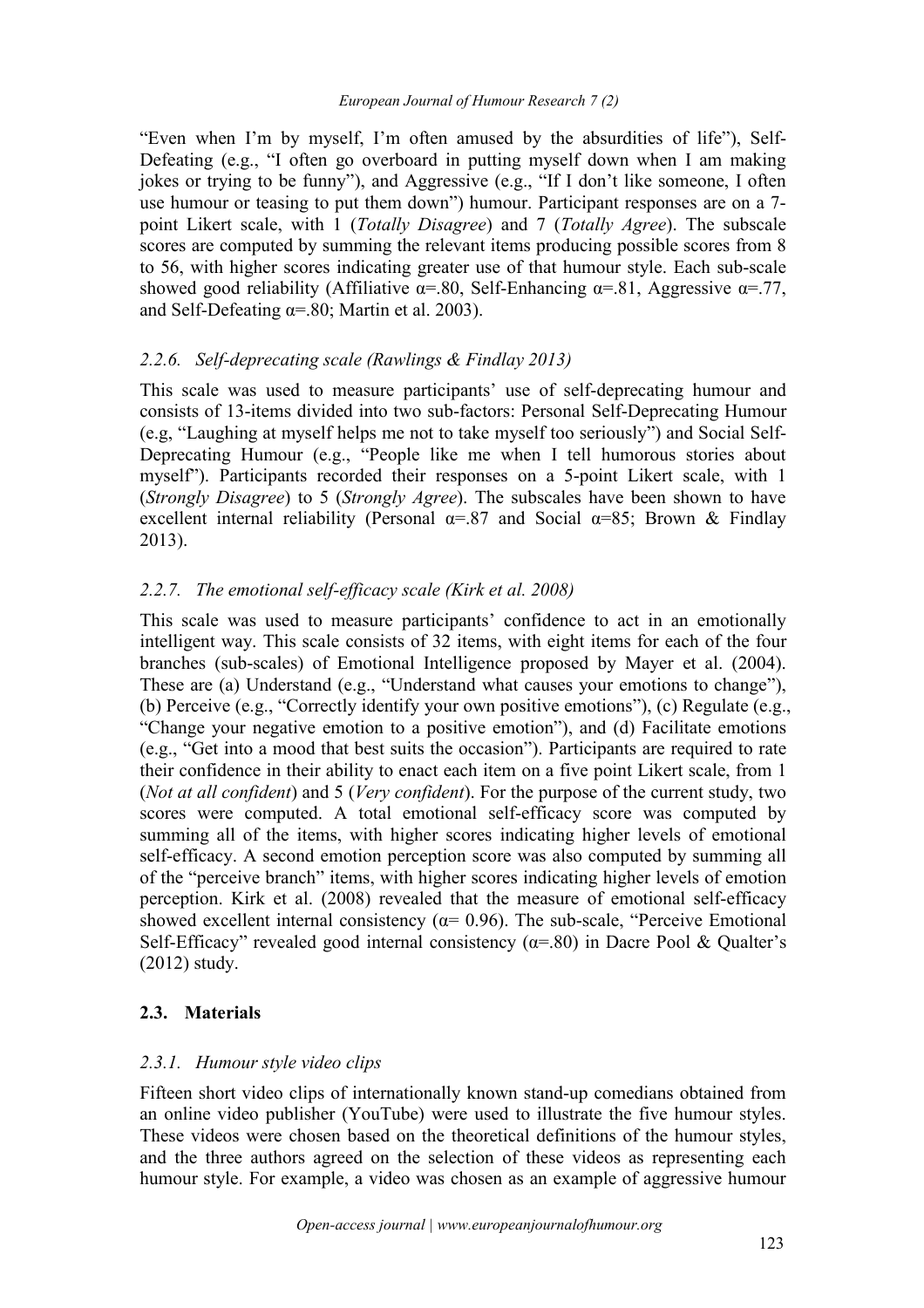if it showed ridiculing others (i.e. individuals or groups), in the form of sarcasm, teasing, mockery, or vilification. Videos showing a comedian telling benign jokes with the apparent aim of amusing the audience were selected as demonstrating affiliative humour. Because it was not yet possible to empirically discern self *deprecating* from self-*defeating* humour, several videos were included where participants made jokes about themselves and were examined as possible illustrations for both.

# *2.3.2. Post-humour stimuli questions*

After viewing each video, participants were asked to rate how funny they found the video on a scale of 1 ("*Not at all*") to 5 ("*Extremely*"), and their perception of the comedian's self-esteem on a scale of 1 ("*Very Low*") and 5 ("*Very High*"). Finally, the participants were provided with definitions of each of the humour styles and asked to select which style they thought the comedian was utilising. The target's self-esteem, funniness, and humour style were the dependent variables of this study.

# **2.4. Procedure**

Participants were provided with a link to the anonymous online survey via the course website. The first screen of the survey provided participants with information about the study and their rights as participants. Completion of the survey was taken as consent to participate.The survey began with demographic questions followed by the questionnaires and finally the videos and corresponding questions.

# **2.5. Statistical analyses**

## *2.5.1. Data screening*

The data were screened for out of range values, missing values and univariate outliers. There were no out of range values present in the dataset; however, there were a few missing values for individual questionnaire items. There was no pattern of missing values, with no missing values across cases on the same item. Prior to computing scores for each scale, all of the missing values were replaced with the mean of the remaining items in the scale for that case. The few univariate outliers for each of the variables were replaced with a value three standard deviations from the mean thus reducing these scores to normal (Tabachnik & Fidell 2001).

## *2.5.2. Video exemplars*

One video for each humour style was selected as an exemplar for analyses. The video with the highest degree of variation in categorisation was chosen to increase the variability that could be accounted for by observer characteristics. It is important to note that self-enhancing humour was not the most prominent humour style for any of the fifteen videos and hence there is no exemplar video for this humour style.

# **3. Results**

The means, standard deviations, reliability scores, and intercorrelations are displayed in Table 1 below.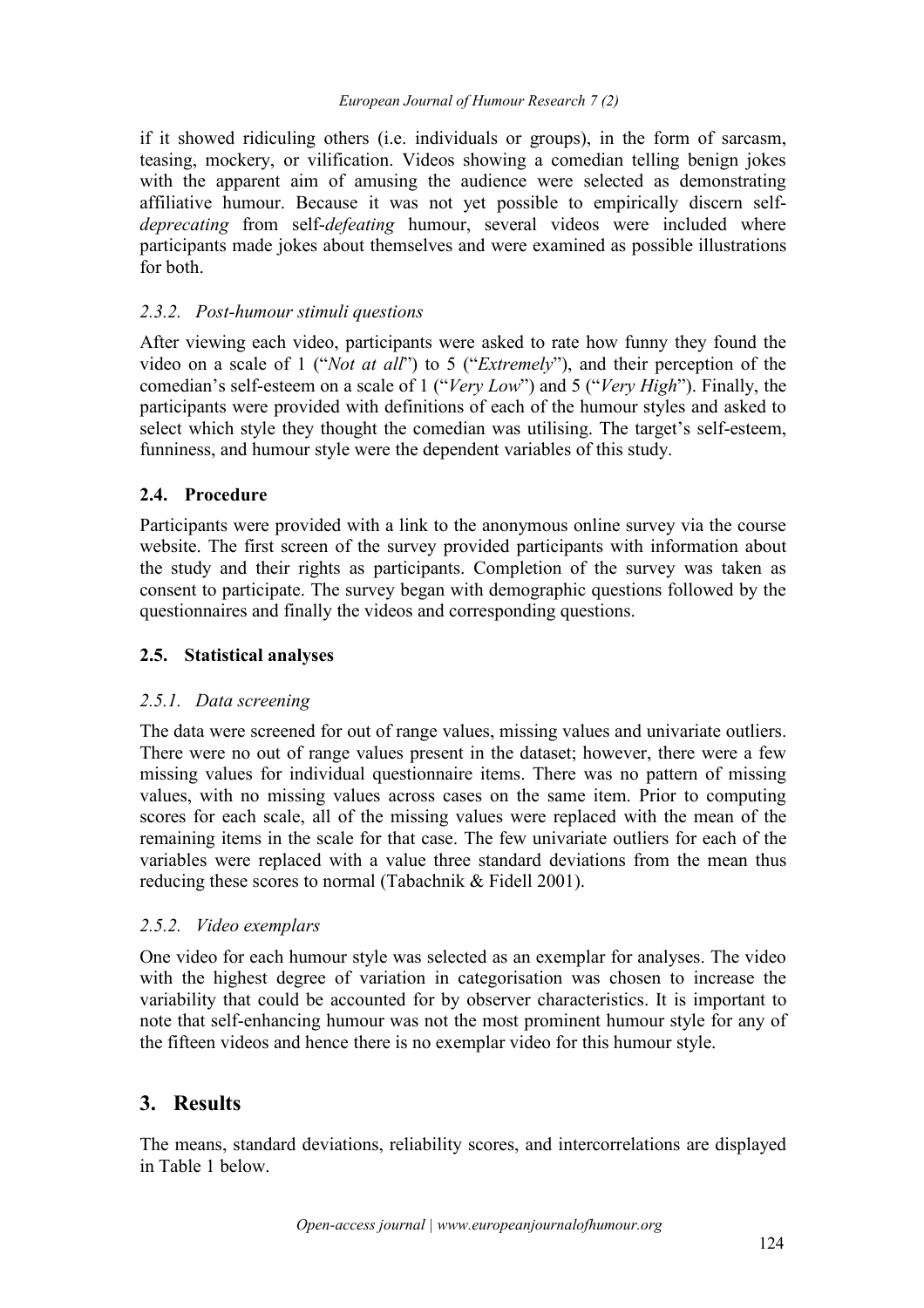Table 1. Means, Standard Deviations, Cronbach's Alphas, and Inter-Correlations for all of the Variables Examined in the Study.

### **Humour styles**

|                              |                          |          |          |                          | Affiliative Aggressive Self-enhancing Self-defeating Personal SDHum Social SDHum |          | M      |       | SD Cronbach's $\alpha$ |
|------------------------------|--------------------------|----------|----------|--------------------------|----------------------------------------------------------------------------------|----------|--------|-------|------------------------|
| <b>Wellbeing variables</b>   |                          |          |          |                          |                                                                                  |          |        |       |                        |
| Wellbeing                    | $.37**$                  | $-.31**$ | $.30**$  | $-.42**$                 | $.26**$                                                                          | $-.25**$ | 68.63  | 8.81  | .86                    |
| Self-esteem                  | $.27**$                  | $-.22**$ | $.45**$  | $-.52**$                 | $.15*$                                                                           | $-.37**$ | 29.58  | 5.04  | .90                    |
| Positive affect              | $.24**$                  | $-18**$  | $.45**$  | $-.29**$                 | $.16*$                                                                           | $-.25**$ | 30.45  | 8.35  | .91                    |
| Negative affect              | $-.29**$                 | $.28**$  | $-.27**$ | $.41**$                  | $-.23**$                                                                         | $.14*$   | 19.3   | 7.22  | .89                    |
| Emotional self-efficacy      | $.31**$                  | $-01$    | $.37**$  | $-.19**$                 | $.24**$                                                                          | $-.02$   | 120.88 | 14.00 | .94                    |
| Perceive ESE                 | $.32**$                  | $-.19**$ | $.28**$  | $-.16*$                  | $.33**$                                                                          | $-.03$   | 28.01  | 3.31  | .82                    |
| <b>Personality variables</b> |                          |          |          |                          |                                                                                  |          |        |       |                        |
| Extraversion                 | $.45**$                  | .05      | $.27**$  | $-.13$                   | $.21**$                                                                          | $-.09$   | 31.75  | 8.47  | .91                    |
| Emotional stability          | $.26**$                  | $-.21**$ | $.48**$  | $-.42**$                 | $.19**$                                                                          | $-.20**$ | 29.98  | 8.04  | .88                    |
| <b>Openness</b>              | $.27**$                  | $-13**$  | $.30**$  | $-.17*$                  | .13                                                                              | $-15**$  | 37.37  | 4.88  | .79                    |
| Agreeableness                | $.26**$                  | $-.41**$ | $.22**$  | $-.18**$                 | $.22**$                                                                          | $-17**$  | 41.1   | 5.15  | .84                    |
| Conscientiousness            | .05                      | $-.33**$ | .13      | $-0.32$                  | 0.03                                                                             | $-.30**$ | 34.43  | 6.78  | .81                    |
| <b>Humour styles</b>         |                          |          |          |                          |                                                                                  |          |        |       |                        |
| Affiliative humour           | $\overline{\phantom{a}}$ | $-.01$   | $.37**$  | $-.06$                   | $.43**$                                                                          | .11      | 46.53  | 6.50  | .86                    |
| Aggressive humour            |                          |          | $-.09$   | $.31**$                  | .01                                                                              | .11      | 26.8   | 7.91  | .87                    |
| Self-enhancing humour        |                          |          |          | $-12$                    | $.39**$                                                                          | .08      | 36.05  | 9.39  | .84                    |
| Self-defeating humour        |                          |          |          | $\overline{\phantom{0}}$ | $.20**$                                                                          | $.61**$  | 28.76  | 10.02 | .84                    |
| Personal SDHum               |                          |          |          |                          |                                                                                  | $.41**$  | 25.98  | 3.95  | .84                    |
| Social SDHum                 |                          |          |          |                          |                                                                                  |          | 18.32  | 4.88  | .84                    |

 $* = p < .001; * = p < .05$ . SDHum = Self-Deprecating Humour, SD = Standard Deviation, ESE = Emotional Self-Efficacy

*Open-access journal | www.europeanjournalofhumour.org*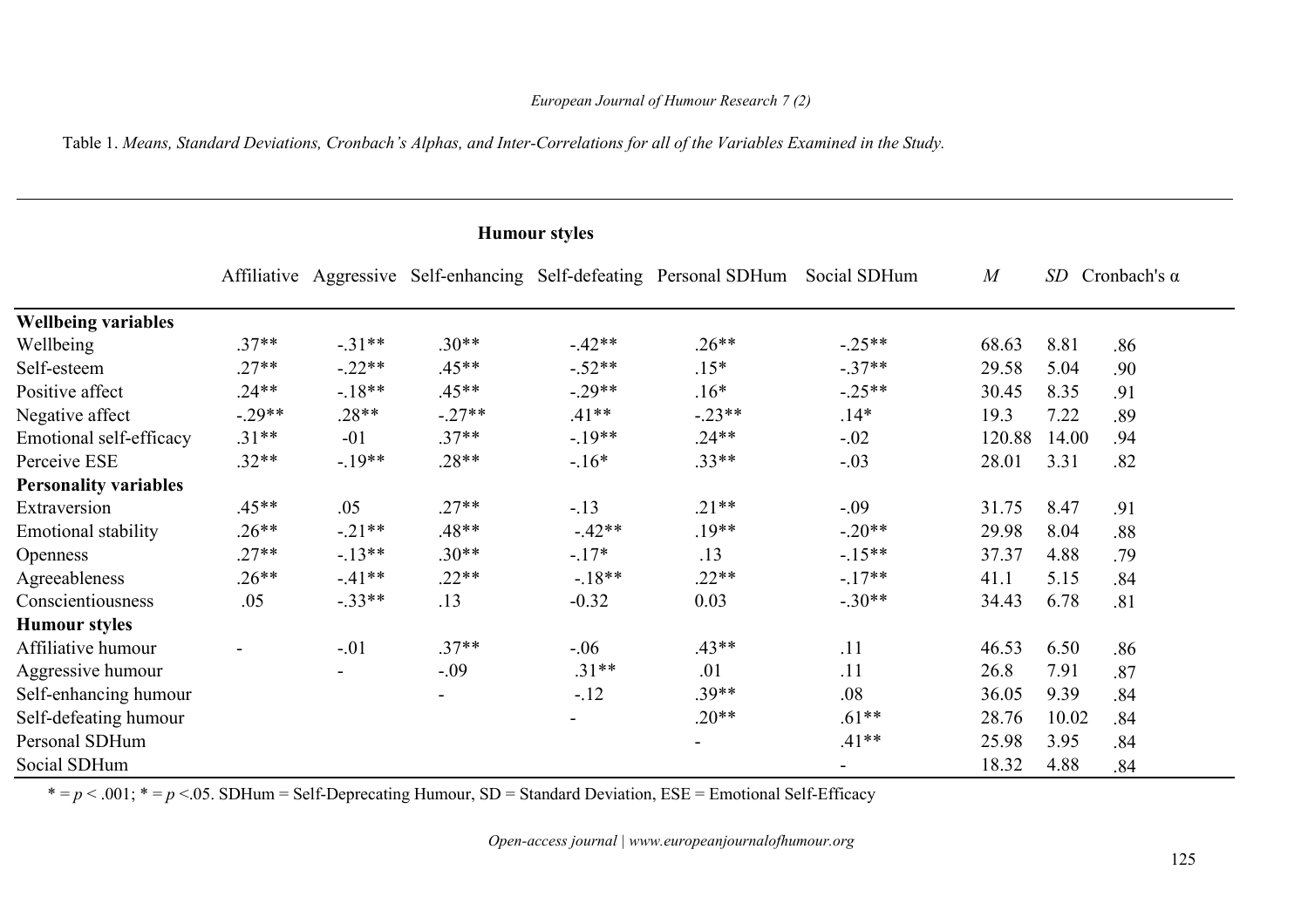### **3.1. Perception of humour styles**

To test the first hypothesis, a frequencies analysis was conducted to analyse which humour styles were most frequently selected to represent each video clip. The percentages for each video clip are shown in Table 2.

| Video          | Humour style by theoretical<br>definition | Most common categorisation | Number of<br>participants (%) | $N =$<br>204 |
|----------------|-------------------------------------------|----------------------------|-------------------------------|--------------|
|                | Affiliative humour                        | Affiliative humour         | 127(62.3)                     |              |
| $\overline{2}$ | Self-enhancing humour                     | Self-deprecating humour    | 138(67.7)                     |              |
| $\mathfrak{Z}$ | Aggressive humour                         | Aggressive humour          | 139(68.1)                     |              |
| $\overline{4}$ | Self-disparaging humour                   | Self-defeating humour      | 94(46.1)                      |              |
| 5              | Affiliative humour                        | Affiliative humour         | 116(56.9)                     |              |
| 6              | Aggressive humour                         | Affiliative humour         | 68 (33.3)                     |              |
| $\tau$         | Self-disparaging humour                   | Self-defeating humour      | 108(52.9)                     |              |
| 8              | Affiliative humour                        | Affiliative humour         | 126(61.8)                     |              |
| 9              | Affiliative humour                        | Affiliative humour         | 92(45.1)                      |              |
| $10\,$         | Self-disparaging humour                   | Self-defeating humour      | 102(50.0)                     |              |
| 11             | Self-disparaging humour                   | Self-deprecating humour    | 102(50.0)                     |              |
| 12             | Aggressive humour                         | Affiliative humour         | 125(61.3)                     |              |
| 13             | Self-disparaging humour                   | Self-defeating humour      | 112 (54.9)                    |              |
| 14             | Self-enhancing humour                     | Self-deprecating humour    | 99 (48.5)                     |              |
| 15             | Self-enhancing humour                     | Self-deprecating humour    | 81 (31.7)                     |              |
|                |                                           |                            |                               |              |

Self-enhancing humour was not chosen as the predominant category for any of the videos. This is likely due to the internal nature of self-enhancing humour where its expression would inevitably be perceived as one of the remaining humour styles. In the current study it was most often interpreted as self-*deprecating*. Another interesting finding was that for the videos that were selected as displaying theoretical aggressive humour, two out of three of these videos were perceived as affiliative.

### **3.2. Individual differences and humour style perception**

The results of the Multinomial Logistic Regressions, which analysed the observer characteristics that predicted the categorisation of humour, are displayed in Table 3 below.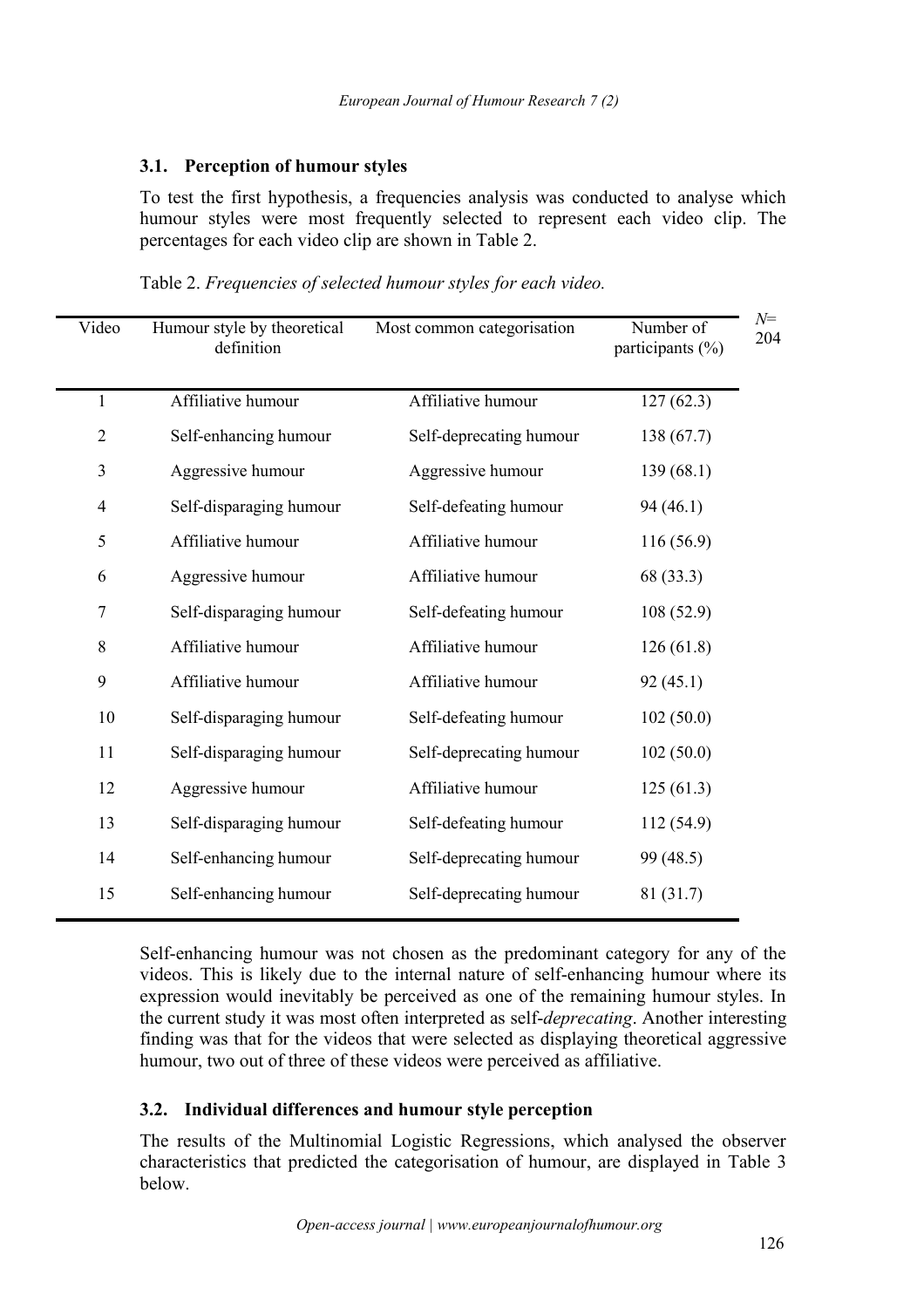For the affiliative humour video, the overall model was significant  $(\chi^2(60)=82.94,$  $p=0.03$ ), but only a few of the observer variables independently predicted which category the participants chose. Participants who reported lower wellbeing were less likely to select affiliative humour over aggressive humour and self-enhancing humour. Participants with higher levels of perceived emotional self-efficacy were more likely to rate the video as aggressive over affiliative. Participants with higher levels of negative affect and emotional stability were less likely to rate the video as affiliative rather than self-enhancing. Finally, participants who report using less affiliative humour and those who rate higher on extraversion were more likely to categorise this clip as affiliative over self-*defeating*.

For the aggressive humour video, the overall model was significant  $(\chi^2(60)=88.84,$ *p*=.01) but again, only some of the observer variables were independently related to which category they chose. Participants with lower levels of openness were more likely to categorise the video as affiliative over aggressive and those with higher selfreported negative affect were more likely to categorise the video as self-enhancing and self-*defeating* over aggressive humour.<br>For the self-*defeating* video, the overall model was significant ( $\chi^2(60)=92.75$ ,

*p*=.004), but few observer variables were significantly related to categorisation. Participants with lower levels of self-report perceive emotional self-efficacy were less likely to select affiliative humour over self-*defeating* and those with higher levels of self-reported emotional stability were more likely to select self-enhancing over self *defeating* humour.

Finally, for what the participants most often interpreted as the self-*deprecating* video, the overall model was significant  $(\chi^2(60)=79.37, p=.05)$  with some of the observer variables significantly predicting categorisation. Participants with higher self-reported positive affect were more likely to categorise the video as affiliative over self-*deprecating*. Higher self-reported use of affiliative humour use was related to the selection of self-*deprecating* humour over self-enhancing humour and self *defeating* humour. Participants with higher levels of self-reported agreeableness were less likely to select self-*deprecating* over self-enhancing and self-*defeating* humour.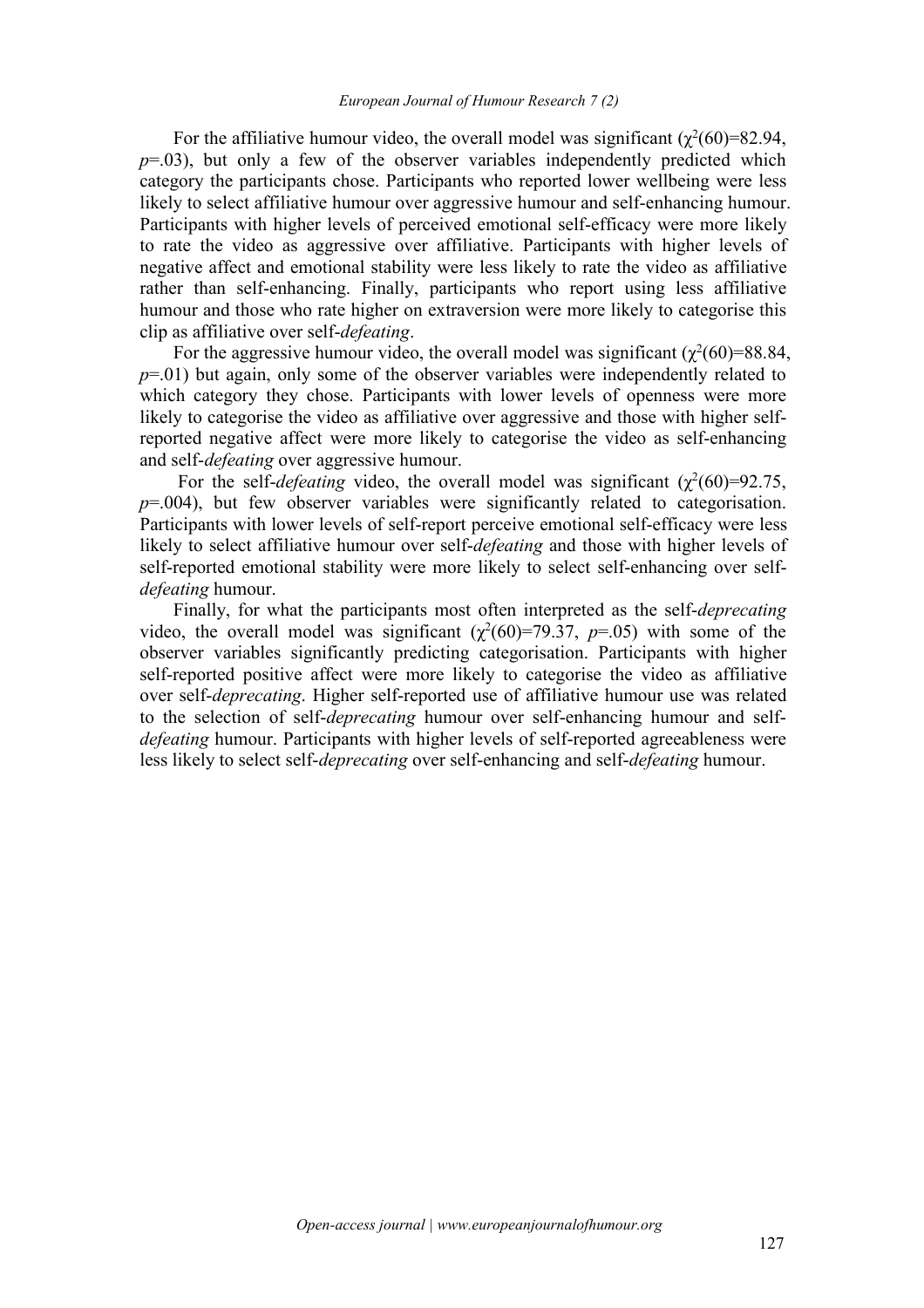| Ref. category      | Other HS       | Covariates          | coeffb  | s.e. | Wald | p-value  | exp(b) | lower | upper |
|--------------------|----------------|---------------------|---------|------|------|----------|--------|-------|-------|
| <b>Affiliative</b> |                |                     |         |      |      |          |        |       |       |
|                    | Aggressive     | Wellbeing           | $-0.15$ | 0.06 | 6.85 | 0.01     | 0.86   | 0.77  | 0.96  |
|                    |                | Perceive ESE        | 0.29    | 0.11 | 6.53 | $0.01\,$ | 1.34   | 1.07  | 1.67  |
|                    | Self-enhancing | Wellbeing           | $-0.13$ | 0.06 | 4.98 | 0.03     | 0.88   | 0.78  | 0.98  |
|                    |                | Negative affect     | 0.12    | 0.05 | 5.45 | 0.02     | 1.13   | 1.02  | 1.24  |
|                    |                | Emotional stability | 0.13    | 0.06 | 5.05 | 0.03     | 1.14   | 1.02  | 1.28  |
|                    | Self-defeating | Affiliative humour  | 0.15    | 0.07 | 4.40 | 0.04     | 1.16   | 1.01  | 1.32  |
|                    |                | Extraversion        | $-0.13$ | 0.05 | 6.62 | 0.01     | 0.88   | 0.80  | 0.97  |
| Aggressive         |                |                     |         |      |      |          |        |       |       |
|                    | Affiliative    | Openness            | $-0.10$ | 0.05 | 3.96 | 0.05     | 0.90   | 0.82  | 1.00  |
|                    | Self-enhancing | Negative affect     | 0.21    | 0.07 | 8.38 | 0.00     | 1.23   | 1.07  | 1.41  |
|                    | Self-defeating | Negative affect     | 0.15    | 0.06 | 5.67 | 0.02     | 1.16   | 1.03  | 1.31  |
| Self-defeating     |                |                     |         |      |      |          |        |       |       |
|                    | Affiliative    | Perceive ESE        | $-0.34$ | 0.16 | 4.69 | 0.03     | 0.71   | 0.52  | 0.97  |
|                    | Self-enhancing | Emotional stability | 0.11    | 0.05 | 3.99 | 0.05     | 1.11   | 1.00  | 1.23  |
| Self-deprecating   |                |                     |         |      |      |          |        |       |       |
|                    | Affiliative    | Positive affect     | 0.19    | 0.08 | 5.64 | 0.02     | 1.20   | 1.03  | 1.40  |
|                    | Self-enhancing | Affiliative humour  | $-0.11$ | 0.06 | 3.92 | 0.05     | 0.89   | 0.80  | 1.00  |
|                    |                | Agreeableness       | 0.22    | 0.08 | 6.86 | 0.01     | 1.24   | 1.06  | 1.46  |
|                    | Self-defeating | Affiliative humour  | $-0.09$ | 0.04 | 4.69 | 0.03     | 0.92   | 0.85  | 0.99  |
|                    |                | Agreeableness       | 0.23    | 0.06 | 5.19 | 0.02     | 1.14   | 1.02  | 1.27  |

Table 3. *Multinomial Logistic Regression examining the influence of intrapersonal variables on humour style selection.*

*N*=204; ESE=Emotional self-efficacy; Ref. category=Reference category (the most frequently selected humour style for that particular video).

*Note:* Contact authors for the full set of results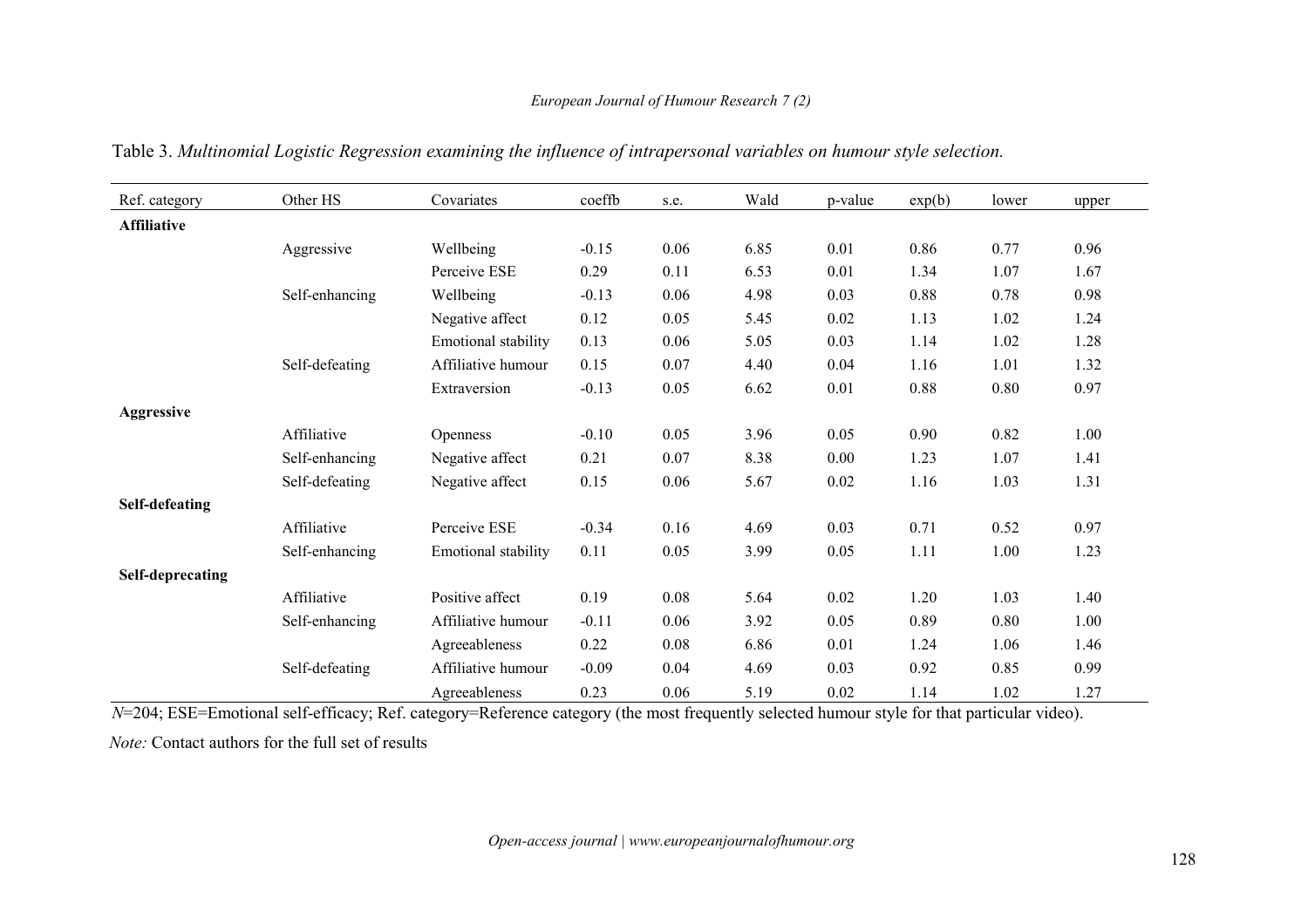#### **3.3. Self-defeating versus self-deprecating: An interpersonal perspective**

Participants were asked to rate the funniness of each video and the comedian's self esteem. Frequencies were conducted to analyse the shape of the distribution and the results revealed that responses were clustered around the centre.Therefore, overall average scores of funniness and self-esteem were computed for the videos most frequently identified as self-*deprecating* and self-*defeating*. This was achieved by summing the scores for three self-*defeating* videos and for three self-*deprecating* videos and dividing them by the number of videos (three).

#### *3.3.1. Perceived self-esteem*

To examine whether there was a difference in the observer's perception of the comedians' self-esteem if the comedians were using humour most often identified as self-*deprecating* or self-*defeating*, a paired-sample t-test using the aforementioned average scores for each self-disparaging humour style was conducted. It revealed a significant difference  $(t(203)=10.26, p \le 0.001)$ , where the average perceived selfesteem was significantly higher in the self-*deprecating* videos (*M*=4.80, *SD*=.85) in comparison to the self-*defeating* videos (*M*=4.15, *SD*=1.10).

Three linear regressions were conducted to assess if any observer variables were significant predictors of perceived self-esteem for the self-*disparaging* videos. The first linear regression examined wellbeing variables as predictors (*F self-deprecating* (6, 203)=1.32, *p*=.25; *F self-defeating* (6, 203)=2.20, *p*=.04), the second regression examined observer humour styles as predictors, (*F self-deprecating* (5, 203)=.39, *p*=.86; *F self-defeating* (5,  $203$ =1.11,  $p=36$ ) and the third regression examined personality variables as predictors of self-disparaging videos ( $F$  *self-deprecating* (5, 203)=.52,  $p=76$ ;  $F$  *self-defeating* (5,  $203$ )=1.21,  $p$ =.31). These results of the regression can be seen in Table 4 below.

Observer positive affect was the only significant predictor of self-esteem ratings for the target using self-*deprecating* humour, with higher levels of observer positive affect predicting higher levels of perceived self-esteem of the self-*deprecating* comedians. Observer self-esteem was the only significant predictor of how participants rated the self-esteem of the comedians illustrating self-*defeating* humour. Higher self-reported self-esteem in the observer predicted higher perceived self esteem of the comedian.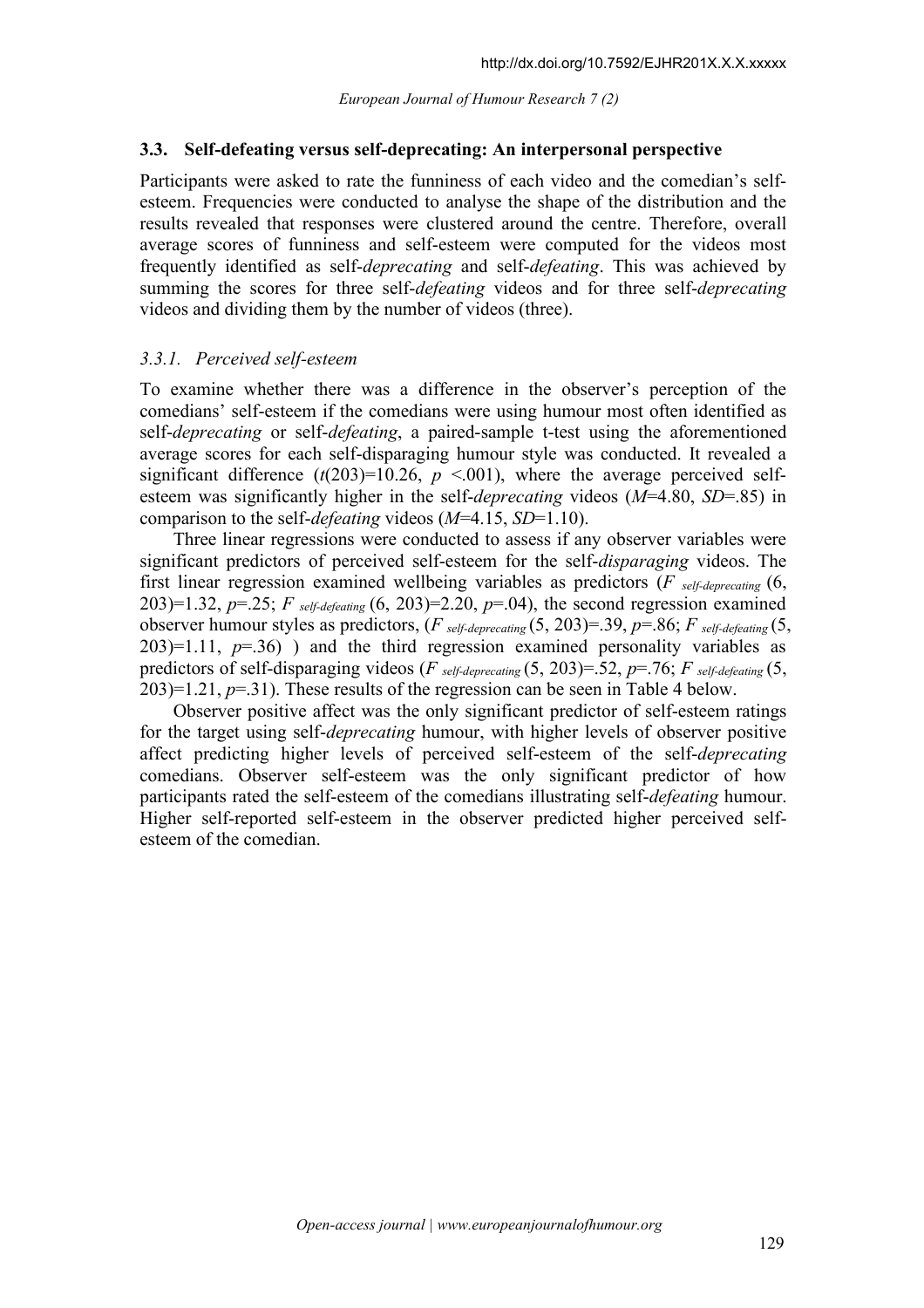| Observer variables | Variable                      | β                |                | t-test           |                |
|--------------------|-------------------------------|------------------|----------------|------------------|----------------|
|                    |                               | Self-deprecating | Self-defeating | Self-deprecating | Self-defeating |
| Wellbeing          |                               |                  |                |                  |                |
|                    | Wellbeing                     | $-0.04$          | $-0.2$         | $-0.34$          | $-1.92$        |
|                    | Self-esteem                   | $-0.03$          | 0.21           | $-0.31$          | $2.01*$        |
|                    | Negative affect               | 0.09             | 0.04           | 1.01             | 0.49           |
|                    | Positive affect               | 0.17             | 0.14           | $1.96*$          | 1.54           |
|                    | <b>ESE</b>                    | 0.13             | 0.13           | 1.33             | 1.4            |
|                    | Perceive ESE                  | $-0.03$          | $-0.12$        | $-0.38$          | $-0.14$        |
| Humour styles      |                               |                  |                |                  |                |
|                    | Aggressive                    | $-0.01$          | 0.09           | $-0.07$          | 1.25           |
|                    | Affiliative                   | 0.09             | $-0.004$       | 1.08             | $-0.05$        |
|                    | Self-enhancing                | 0.04             | 0.09           | 0.55             | 1.18           |
|                    | Self-defeating                | 0.01             | $-0.13$        | 0.12             | $-1.64$        |
|                    | Self-deprecating              | $-0.04$          | $-0.01$        | $-0.46$          | $-0.1$         |
| Personality        |                               |                  |                |                  |                |
|                    | Extraversion                  | 0.05             | 0.05           | 0.71             | 0.6            |
|                    | Agreeableness                 | 0.05             | 0.04           | 0.65             | 0.54           |
|                    | Conscientiousness             | 0.02             | $-0.09$        | 0.29             | $-1.21$        |
|                    | Emotional<br><b>Stability</b> | 0.03             | 0.14           | 0.42             | 1.86           |
|                    | <b>Openness</b>               | $-0.11$          | $-0.09$        | $-1.36$          | $-1.15$        |

Table 4. *Regression statistics of predictors of target self-esteem using self disparaging humour.*

*N*=204, \* p=.05; ESE=Emotional self-efficacy

#### *3.3.2. Perceived Funniness*

To examine whether there was a difference in participants' rating of funniness of the self-*deprecating* versus self-*defeating* videos, another paired-sample t-test using the aforementioned average scores for the self-disparaging humour styles was conducted. Participants rated the self-*defeating* videos to be more funny (*M*=4.37, *SD*=1.25) than the self-*deprecating* videos (*M*=4.12, *SD*=.96) and this difference was significant (*t* (203)=3.16, *p*=0.002).

Three linear regressions were conducted using the mean perceived funniness for the self-disparaging videos as the dependent variable and the results are displayed in Table 5 below.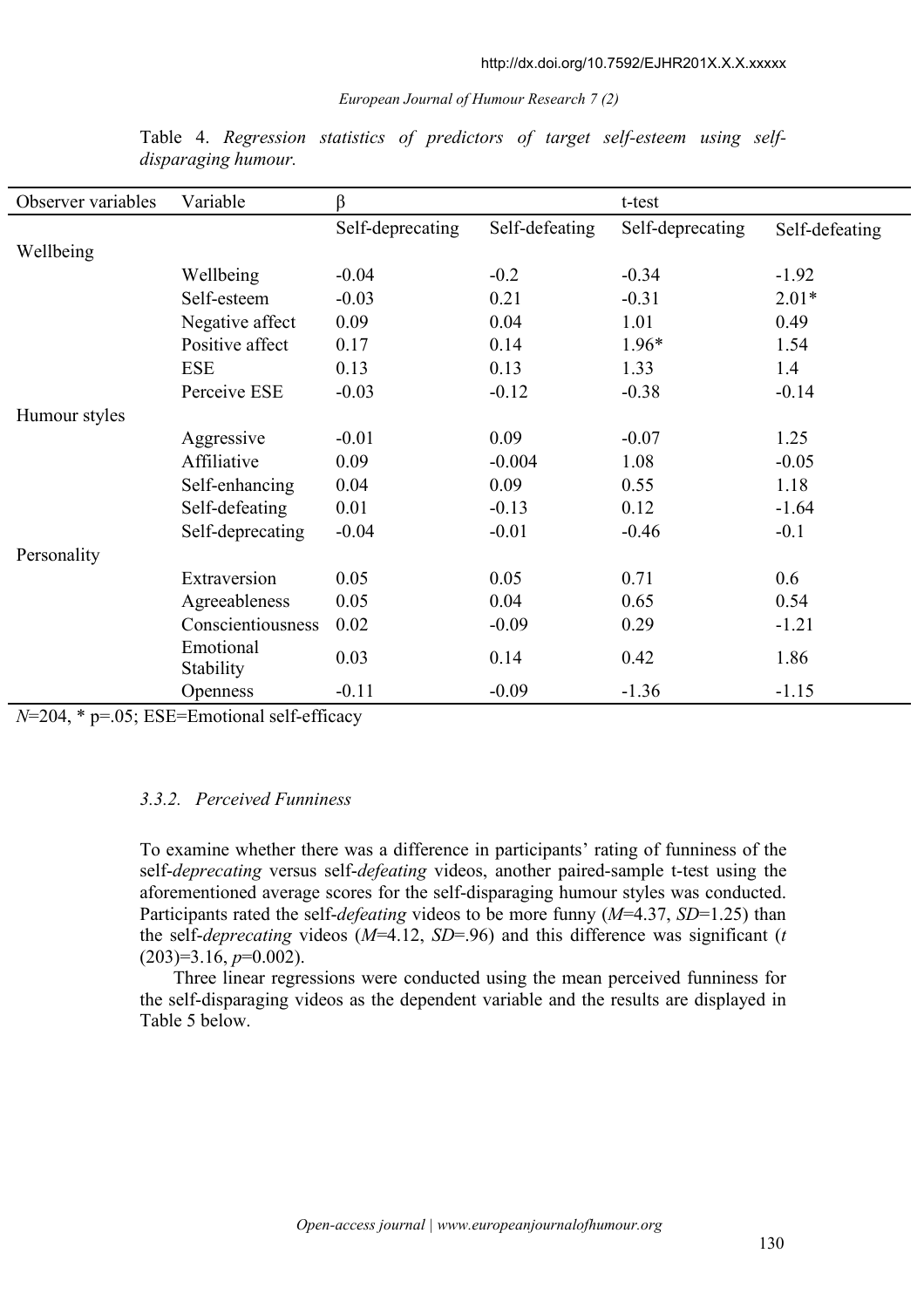| Observer variables | Variable                   | $\beta$          |                | t-test           |                |  |
|--------------------|----------------------------|------------------|----------------|------------------|----------------|--|
|                    |                            | Self-deprecating | Self-defeating | Self-deprecating | Self-defeating |  |
| Wellbeing          |                            |                  |                |                  |                |  |
|                    | Wellbeing                  | 0.09             | 0.08           | 0.84             | 0.77           |  |
|                    | Self-esteem                | $-0.02$          | $-0.16$        | $-0.14$          | $-1.50$        |  |
|                    | Negative affect            | 0.16             | 0.17           | $1.95*$          | $2.16*$        |  |
|                    | Positive affect            | 0.07             | 0.09           | 0.77             | 0.98           |  |
|                    | <b>ESE</b>                 | 0.14             | 0.21           | 1.49             | $2.28*$        |  |
|                    | Perceive ESE               | $-0.06$          | $-0.18$        | $-0.64$          | $-2.07*$       |  |
| Humour styles      |                            |                  |                |                  |                |  |
|                    | Aggressive                 | 0.09             | 0.16           | 1.24             | $2.20*$        |  |
|                    | Affiliative                | 0.1              | 0.03           | 1.28             | 0.32           |  |
|                    | Self-enhancing             | 0.07             | 0.05           | 0.90             | 0.61           |  |
|                    | Self-defeating             | 0.06             | 0.16           | 0.73             | $2.13*$        |  |
|                    | Self-deprecating           | 0.08             | 0.05           | 0.93             | 0.59           |  |
| Personality        |                            |                  |                |                  |                |  |
|                    | Extraversion               | 0.17             | 0.18           | $2.21**$         | $2.47*$        |  |
|                    | Agreeableness              | 0.02             | $-0.1$         | 0.24             | $-1.27$        |  |
|                    | Conscientiousness          | $-0.1$           | $-0.19$        | $-1.27$          | $-2.66**$      |  |
|                    | <b>Emotional stability</b> | 0.08             | $-0.06$        | 1.07             | $-0.87$        |  |
|                    | <b>Openness</b>            | $-0.11$          | 0.002          | $-1.44$          | 0.02           |  |

Table 5. *Regression statistics of predictors of target self-esteem using self disparaging humour.*

 $N=204$ ;  $* p < .05$ ,  $p < .01$ ; ESE=Emotional self-efficacy

Similar to the self-esteem regression, the first regression examined wellbeing variables as predictors (*F self-deprecating* (6, 203)=1.41,  $p=21$ ; *F self-defeating* (6, 203)=2.79, *p*=.01) and the second regression examined humour styles as predictors (*F self-deprecating* (5, 203)=2.14, *p*=.06; *F self-defeating* (5, 203)=3.23, *p*=.01) and the third regression examined personality variables (*F self-deprecating* (5, 203)=1.87, *p*=.10; *F self-defeating* (5, 203)=3.61, *p*=.004) as predictors of the funniness for the self-disparaging videos. These results can be seen in Table 5 above.

Both self-reported extraversion and negative affect positively predicted of participants' ratings of funniness for the comedians illustrating both self-disparaging humour styles. Higher observer extraversion and negative affect predicted higher perceived funniness of the comedian. Observer self-reported use of aggressive humour and self-defeating humour along with emotional self-efficacy positively predicted the perception of funniness ratings of the self-defeating targets, whilst observer conscientiousness and the perceive branch of emotional self-efficacy negatively predicted funniness for the self-*defeating* videos.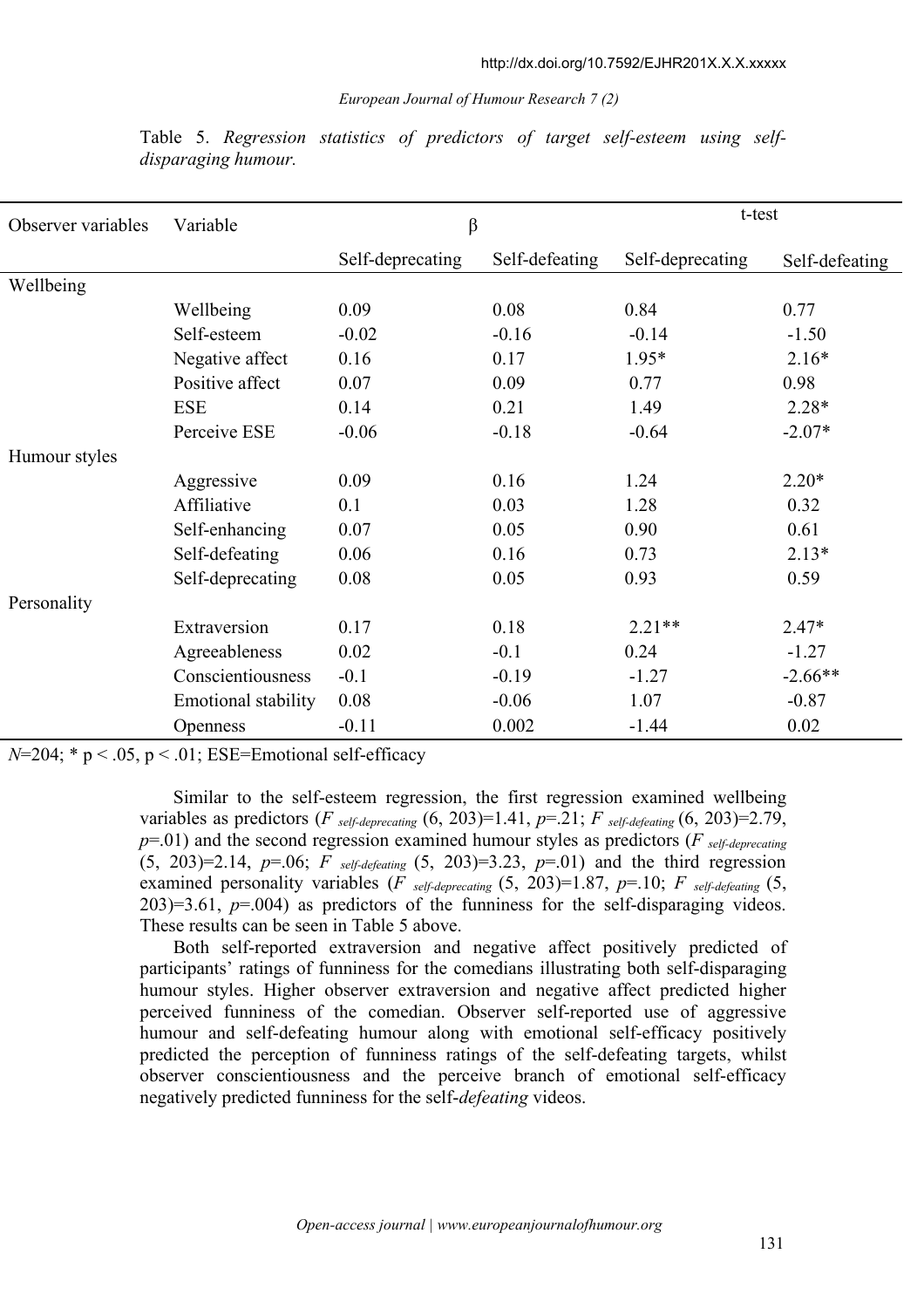#### **4. Discussion**

Humour predominately occurs within a social context and examining it from an interpersonal perspective might provide a clearer understanding of the strategic uses of humour within discourse (Martin 2007; Cann & Matson 2014). The current study investigated the perception of five humour styles and the observer variables that might relate to that perception. Most humour research has provided insight into the individual characteristics associated with humour production (i.e. the humour styles), and this study aimed to examine how these observer characteristics are involved with the perception of humour styles.

The hypothesis that participants would differentially categorise the videos into humour styles was supported in that there was relatively consistent agreement in categorising humour styles. Humour is considered an important form of communication (Lynch 2002) and this finding provides compelling evidence that Martin et al.'s (2003) humour styles are apparent on an interpersonal level. The accuracy in categorising the affiliative targets might indicate that affiliative may be more accurately perceived than self-enhancing and aggressive humour.The majority of the video clips selected as representing aggressive humour, were categorised as affiliative humour, which may suggest a few explanations. These findings might be explained by the context of the humour, which is likely to play a role in whether it is perceived as positive or negative. The video clips were of stand-up comedians teasing or ridiculing celebrities (e.g., Joan Rivers ridiculing Katie Holmes and Tom Cruise, Jack Whitehall mocking Robert Pattinson) or society as a whole (e.g., Stephen K Amos teasing Australia) and as a result may not have been construed as malicious. The delivery of stand-up comedy is likely to have removed the personal nature of the jokes, which may have been considered to be in good fun. Self-enhancing humour was not selected as the most common humour style for any of the videos presented, but this is likely due to the nature of self-enhancing humour which is used to benefit the individual rather than operate as a social tool (Martin et al. 2003). Interestingly, the majority of participants rated self-enhancing humour as self-*deprecating*. Given that the content of these video clips were optimistic in nature and revealed aspects of the comedian's internal dialogue (e.g., Ellen DeGeneres' thoughts on procrastination), it might provide further evidence that self-deprecating humour is perceived as positive.Whilst there was agreement for humour style selection, the agreement was not unanimous

and the individual difference variables of the observers may provide some explanation. The results showed no consistency in observer variables relating to how participants categorised the different videos into humour styles, but some interesting trends did appear. Observers who reported using more affiliative humour themselves were more likely to categorise a video as self-*deprecating* over self-*defeating*. Past research has proposed that self-deprecating humour may be a sub-type of affiliative humour (Martin et al. 2003) and the current finding supports the assumed similarity research which would suggest that those who engage in positive humour styles are more likely to assume that others also engage in positive humour in the absence of any other information. In addition, higher levels of extraversion were associated with the selection of affiliative humour over self-defeating humour. Individuals who engage in affiliative humour tend to be higher on extraversion as both constructs are driven by a strong desire for good social relationships (Martin et al. 2003), so it is possible that observers higher on self-report extraversion are more likely to engage in affiliative humour and when exposed to humour that was pro-social were more likely to accurately recognise it and categorise the video as being such.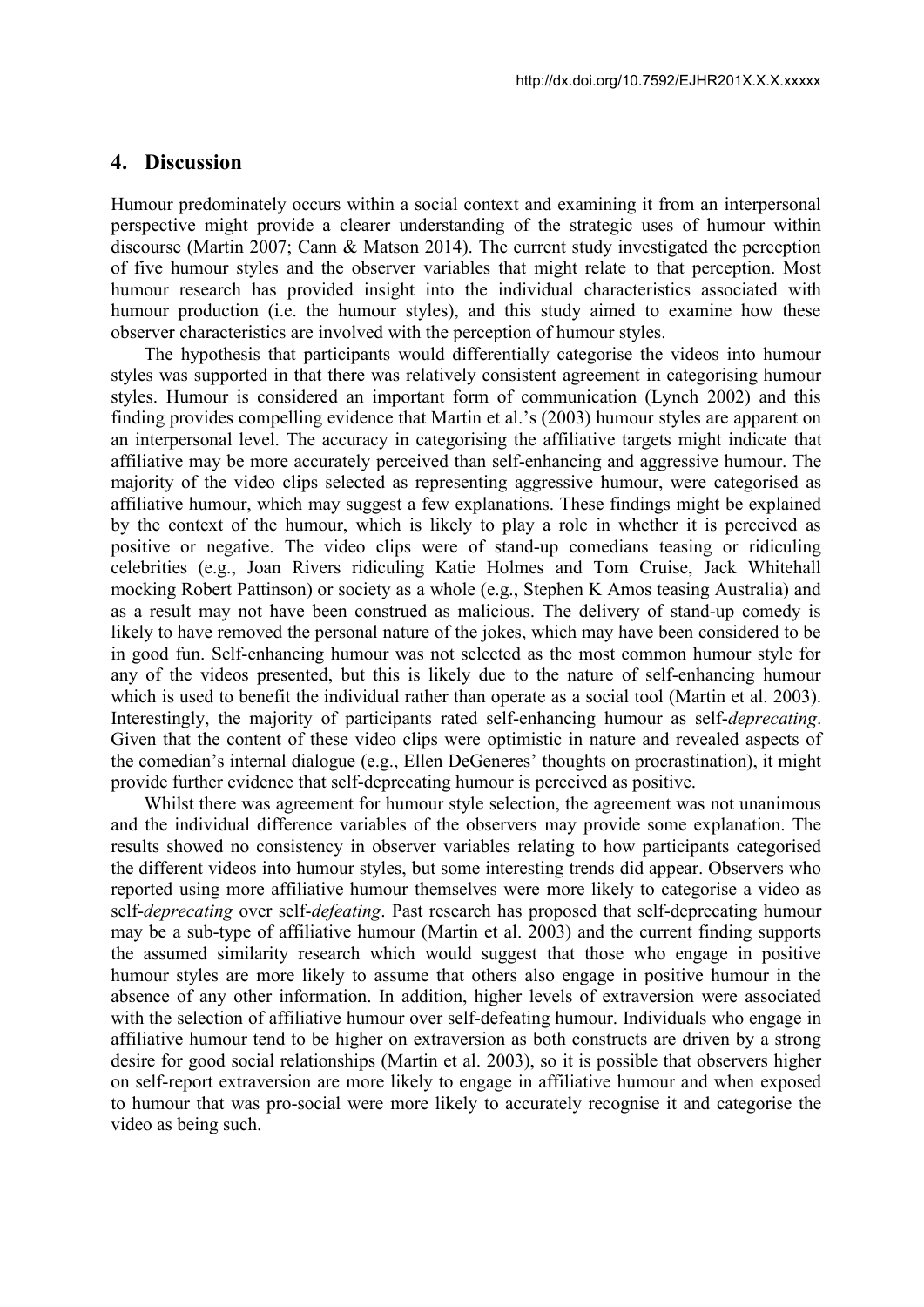#### **4.1. Focusing on the self-disparaging styles**

To examine the way in which the self-defeating and self-deprecating humour styles were perceived, the observer ratings of self-esteem of the targets illustrating each style was analysed. Rawlings & Findlay (2013) established that a key difference between self-defeating and self deprecating humour was their correlation with self-esteem, with individuals using self *deprecating* humour reporting a higher sense of self-worth. The current study confirmed that these subtle self-esteem differences were discernible on an interpersonal level and supported the hypothesis that the target categorised as using self-*deprecating* humour would be rated as having a higher self-esteem than those categorised as using self-*defeating* humour. This finding confirms Zeigler-Hill et al.'s (2013) findings that self-defeating targets are rated as having a lower self-esteem and further supports the notion that self-*defeating* and self *deprecating* humour are individual forms of humour with varying relationships with personality and wellbeing (Rawlings & Findlay 2013).

In examining which observer variables predicted the ratings of target self-esteem, increased positive affect predicted higher ratings of self-esteem for the target using self deprecating humour and increased observer self-esteem predicted the ratings of self-esteem for the target using self-defeating humour. This revealed that, in line with assumed similarity research (Ready 2000), observers with higher positive affect and self-esteem were more likely to rate others as having higher self-esteem and behaving in ways consistent with positive affect. Interestingly, when examining ratings of funniness, participants found the targets using self-*defeating* humour slightly funnier than the comedians using self-*deprecating* humour do.<br>Higher self-reported extraversion predicted funniness ratings for both humour styles, supporting previous research indicating that extraversion is a predictor of humour appreciation (Moran et al. 2014). Higher observer negative affect also significantly predicted funniness ratings for both humour styles, and it is likely that when individuals who are experiencing negative affect (i.e. negative emotions) are exposed to humorous stimuli, they are relieved from their low emotional state thus exacerbating their response to the humour.

Individual differences in personality often underlie what individuals find humorous and therefore laughter (or the lack thereof) in response to humour serves as a signal about one's unconscious preferences (Lynch 2010). As such, sharing the target's views may be significant in an individual's response to a joke. This might explain why the 'perceive' branch of emotional self-efficacy negatively predicted higher ratings of funniness for the targets using self-defeating humour, as these individuals are less confident in their ability to perceive others' emotions. In other words, these individuals were less likely to recognise the defeating undertones of this style and appreciate this humour irrespective. Observer use of aggressive humour also predicted higher funniness ratings. Aggressive humour often involves putting others down, and might explain why these individuals might have enjoyed the self-defeating target's humour (which involves putting oneself down).

#### **4.2. Limitations and future directions**

Whilst these findings are an exciting early step in the exploration of the perception of humour styles the conclusions drawn from these findings are limited. This study relied solely on pre existing online videos and as such the comedian's humour styles were largely unknown. This meant that we were unable to provide self-other agreement measures as we were reliant on the theoretical definitions of the humour styles to select videos reflecting each humour style. These videos also present numerous confounding variables in the delivery of humour, which might provide information about the target's humour style overand above the content of the joke. For example, audience laughter might signal that the joke was successful and could play a role in whether perceivers view the joke as self-deprecating or self-defeating. The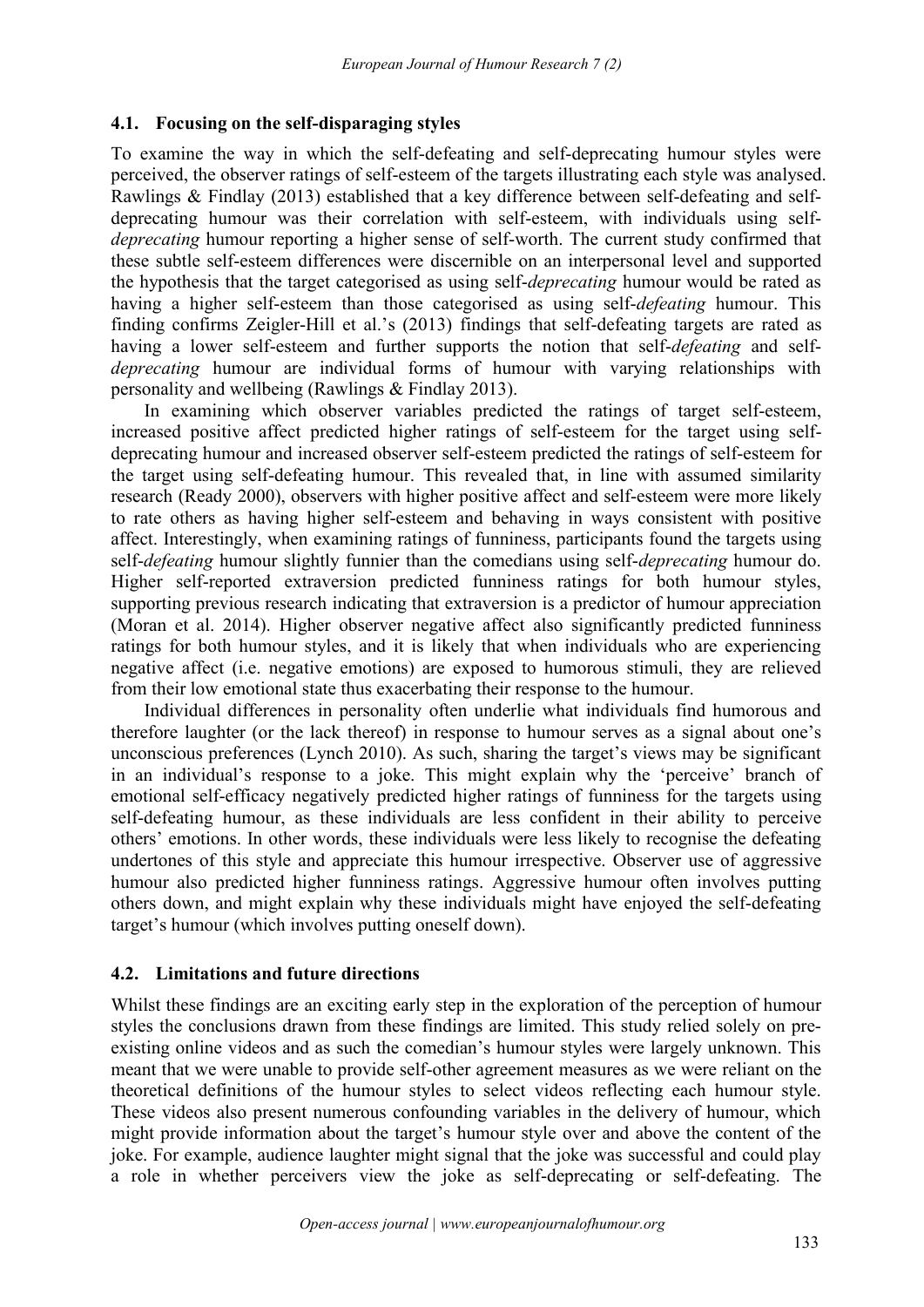participants might also have preconceived ideas about the comedian, given that they are popular, and this might have impacted on their ratings of the comedian's self-esteem and their humour styles outside of the video content. For example, if a comedian is known to be affected by mental illness this might play a role in how their self-esteem is perceived.

The results of this study indicate two clear paths for future research. A significant finding in this paper is that observers saw a measurable difference in the self-esteem of comedians using self-*deprecating* and self-*defeating* humour. Observers are likely to perceive self-esteem based on a number of target characteristics, such as physical appearance and confidence in delivering humorous material. Future research could focus more specifically on these contributing factors for the perception of self-esteem and thus the categorisation of humorous stimuli as self-*defeating* over self-*deprecating* or vice versa. This research might adopt the use of written humour stimuli, such as descriptions of targets (e.g., written vignettes) similar to that of Zeigler-Hill et al. (2013) to control for these variables.

Affect predicted the perception of the two self-disparaging humour styles, with higher positive affect predicting higher ratings of self-esteem for both the self-defeating and self deprecating comedians. This presents a second path for future research which might explore the effect of mood on humour style perception given that mood operates as a lens shaping one's experience and judgment of oneself and others (Forgas & Bower 1987). For example, those in a positive mood might perceive self-disparaging content more positively (i.e. as self deprecating). In addition, the current study revealed that higher negative affect predicted ratings of funniness of the targets using self-defeating humour. This was explained by the function of humour in potentially providing a temporary relief from their low emotional state thus exacerbating their response to the humour. As such, measuring observer mood following the presentation of each self-disparaging humour stimulus might also provide information about how exposure to self-disparaging humour might affect mood.

The current study added to the body of literature examining humour as an interpersonal signal (Zeigler-Hill et al. 2013). The results demonstrated that the self-deprecating targets were rated as having a higher self-esteem than those using self-defeating humour, further illustrating that humour use can signal information about the target. These results confirmed the notion that self-defeating and self-deprecating humour are distinct humour styles. This has broader theoretical implications that might argue that the use of Martin et al.'s (2003) HSQ might not be sufficient in capturing *all* types of humour. The results of the present study also revealed that observers' personality, humour styles, and affect predicted the perception of not only the target's humour styles but also their self-esteem and funniness. This exploration confirms that the use of humour can effectively provide information about a target and offers an exciting platform for future interpersonal humour research to emerge.

#### **References**

- Baumeister, R. F., Dale, K., & Sommer, K. L. (1998). 'Freudian defence mechanisms and empirical findings in modern social psychology: Reaction formation, projection, displacement, undoing, isolation, sublimation, and denial'. *Journal of Personality* 66, pp. 1081-1124.
- Cann, A & Matson, C. (2014). **'**Sense of humour and social desirability: Understanding how humour styles are perceived'. *Personality and Individual Differences* 66, pp. 176-180. doi: 10.1016/j.paid.2014.03.029
- Clarke, P.J., Marshall, V. W., Ryff, C.D., & Wheaton, B. (2001). 'Measuring psychological wellbeing in the Canadian study of health and aging'. *International Psychogeriatrics* 13, pp. 79-90.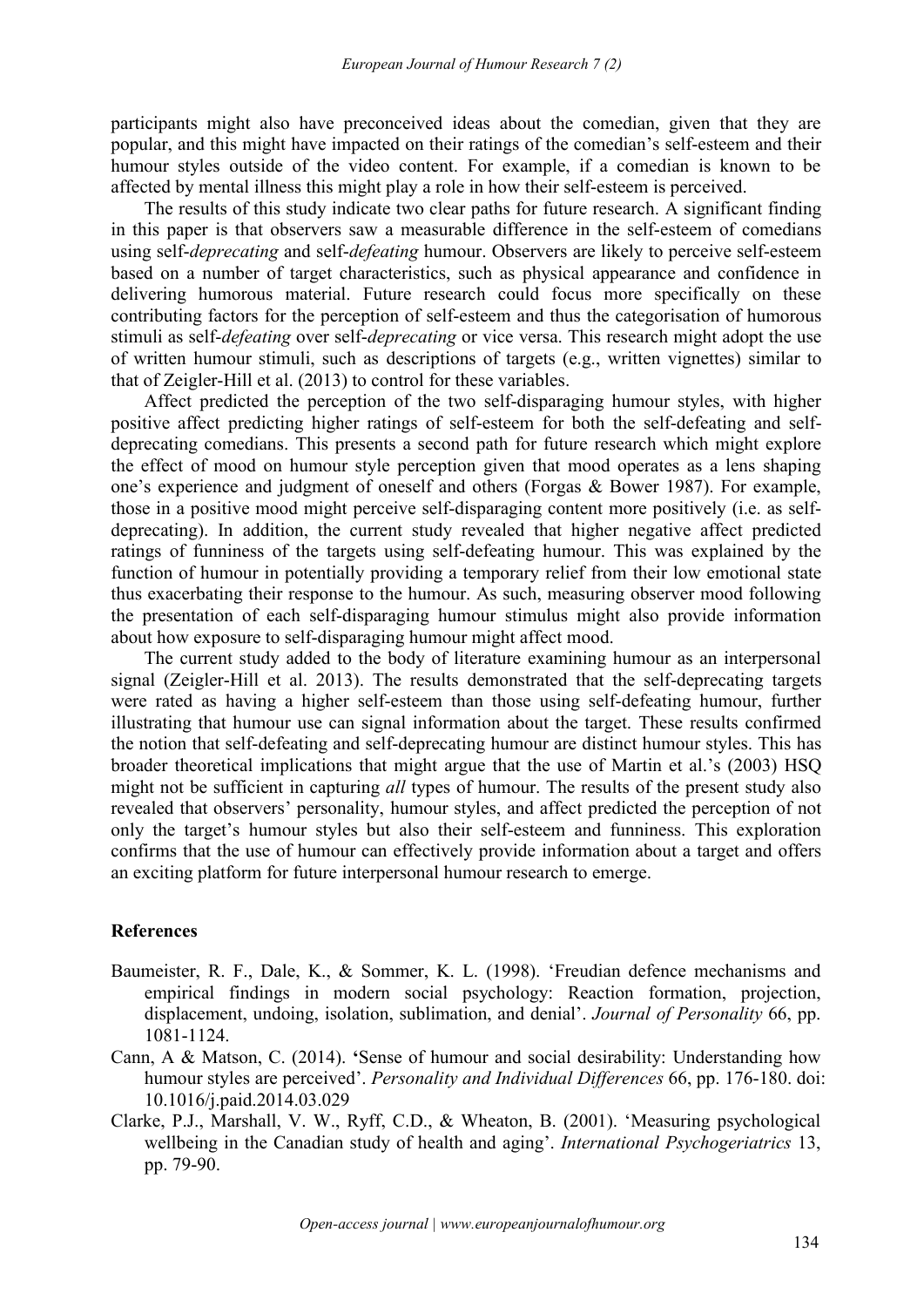- Costa, P. T., Jr., & McCrae, R. R. (1992). *The Revised NEO Personality Inventory (NEO PI-R) and NEO Five-Factor Inventory (NEO-FFI) Professional Manual*. Odessa, FL: Psychological Assessment Resources.
- Dacre Pool, L., & Qualter, P. (2012). 'The dimensional structure of the Emotional Self-Efficacy Scale (ESES)'. *Australian Journal of Psychology* 64, pp. 147-154. doi:10.1111/j.1742-9536.2011.00039.x
- Donnllan, M. B., Oswald, F. L., Baird, B. M., & Lucas, R. E. (2006). 'The Mini-IPIP scales: Tiny-yet-effective measures of the big five factors of personality'. *Psychological Assessment* 18 (2), pp. 192-203.
- Dozois, D. J. A., Martin, R.A., & Bieling P. J. (2009). 'Early maladaptive schemas and adaptive/maladaptive styles of humour'. *Cognitive Therapy and Research* 33, pp. 585-596. doi :10.1007/s10608-008-9223-9
- Forgas, J. P., & Bower, G. H. (1987). 'Mood effects on person-perception judgments'. *Journal of Personality and Social Psychology* 53, pp. 53-60.
- Frewen, P. A., Brinker, J., Martin, R. A. & Dozois, D. J. A. (2008). 'Humour styles and personality-vulnerability to depression'. *Humour: International Journal of Humour Research* 21, pp. 179-195. doi :10.1515/HUMOR.2008.009 0933–1719/08/0021–0179
- Galloway, G. (2010). 'Individual differences in personal humour styles: Identification of prominent patterns and their associates'. *Personality and Individual Differences*, 48, pp. 563-567. [doi.org/10.1016/j.paid.2009.12.007](https://doi.org/10.1016/j.paid.2009.12.007)
- Goldberg, L. R. (1992). 'The development of markers for the Big-Five factor structure'. *Psychological Assessment* 4, pp. 26-42.
- Greven, C., Chamorro-Premuzic, T., Arteche, A., & Furnham, A. (2008). 'A hierarchical integration of dispositional determinants of general health in students: The Big Five, trait emotional intelligence and humour styles'. *Personality and Individual Differences* 44, pp. 1562-1573. doi: 10.1016/j.paid.2008.01.012
- Kirk, B. A., Schutte, N. S., & Hine, D. W. (2008). 'Development and preliminary validation of an emotional self-efficacy scale'. *Personality and Individual Dif erences* 45, pp. 432-436.
- Kuiper, N.A., Grimshaw, M., Leite, C., & Kirsh, G. (2004). 'Humour is not always the best medicine: Specific components of sense of humour and psychological well-being'. *Humour: International Journal of Humour Research* 17, pp. 135-168.
- Macgregor, J. C. D., Fitzsimons, G. M., & Holmes, J. G. (2013) 'Perceiving low self-esteem in close others impedes capitalisation and undermines the relationship'. *Personal Relationships* 20, pp. 690-705.
- Martin, R. A., Puhlik-Doris, P., Larsen, G., Gray, J., & Weir, K. (2003). 'Individual differences in uses of humour and their relation to psychological well-being: Development of the Humour Styles Questionnaire'. *Journal of Research in Personality* 37, pp. 48-75.
- Martin, R.A. (2007). *The Psychology of Humour: An Integrative Approach.* Burlington. MA: Elsevier Academic Press.
- McCosker, B., & Moran, C.C. (2012). 'Differential effects of self-esteem and interpersonal competence on humour styles'. *Psychology Research and Behaviour Management* 5, pp. 143-150.
- Mendiburo-Seguel, A., Paez, D., & Martinez-Sanchez, F. (2015) 'Humour styles and personality: A meta-analysis and the Big Five personality traits'. *Personality and Social Psychology* 56, pp. 335-340. doi: 10.1111/sjop.12209
- Moran, J. M., Rain, M., Page-Gould, Mar, R.A. (2014) 'Do I amuse you? Asymmetric predictors for humour appreciation and humour production'. *Journal of Research in Personality* 49, pp. 8-13. http://dx.doi.org/10.1016/j.jrp.2013.12.002